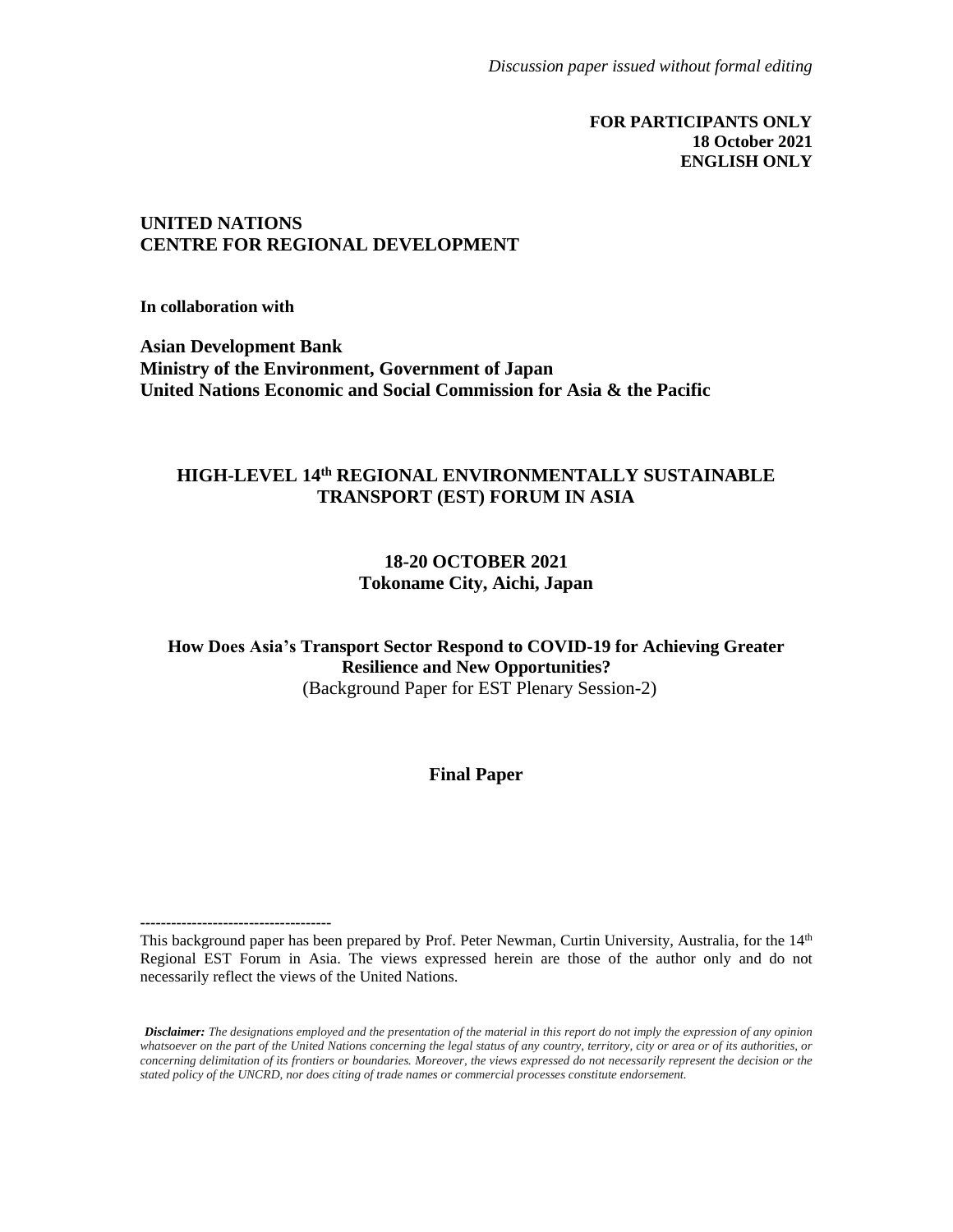# *Sustainable Shared Transport Resiliency and Operating Considerations Post-Pandemic*

*Background Paper for the Fourteenth Regional EST Forum in Asia, October 2021, Virtual.*

## <span id="page-1-0"></span>**Contents**

| 3. Opportunities for human-centred utilisation of technologies for sustainable mobility11  |
|--------------------------------------------------------------------------------------------|
| 4. Best practices and lessons from mitigation of COVID-19 for resilient mobility in Asia14 |
| 5. Trends and stakeholder roles in shared transport in post-pandemic Asia 16               |
|                                                                                            |
|                                                                                            |
|                                                                                            |
|                                                                                            |
|                                                                                            |
|                                                                                            |
|                                                                                            |

### **Acknowledgements**

This study was written by Professor Peter Newman and was funded by the United Nations Centre for Regional Development (UNCRD). Professor Newman would like to acknowledge the contribution to the background paper by Dr Karlson 'Charlie' Hargroves, Robert Earley and Benjamin James. Professor Newman would like to also acknowledge UNCRD staff Mr. C.R.C. Mohanty, Environment Programme Coordinator, and Dr Ganesh Raj Joshi, Researcher, Environment Unit for their valuable guidance.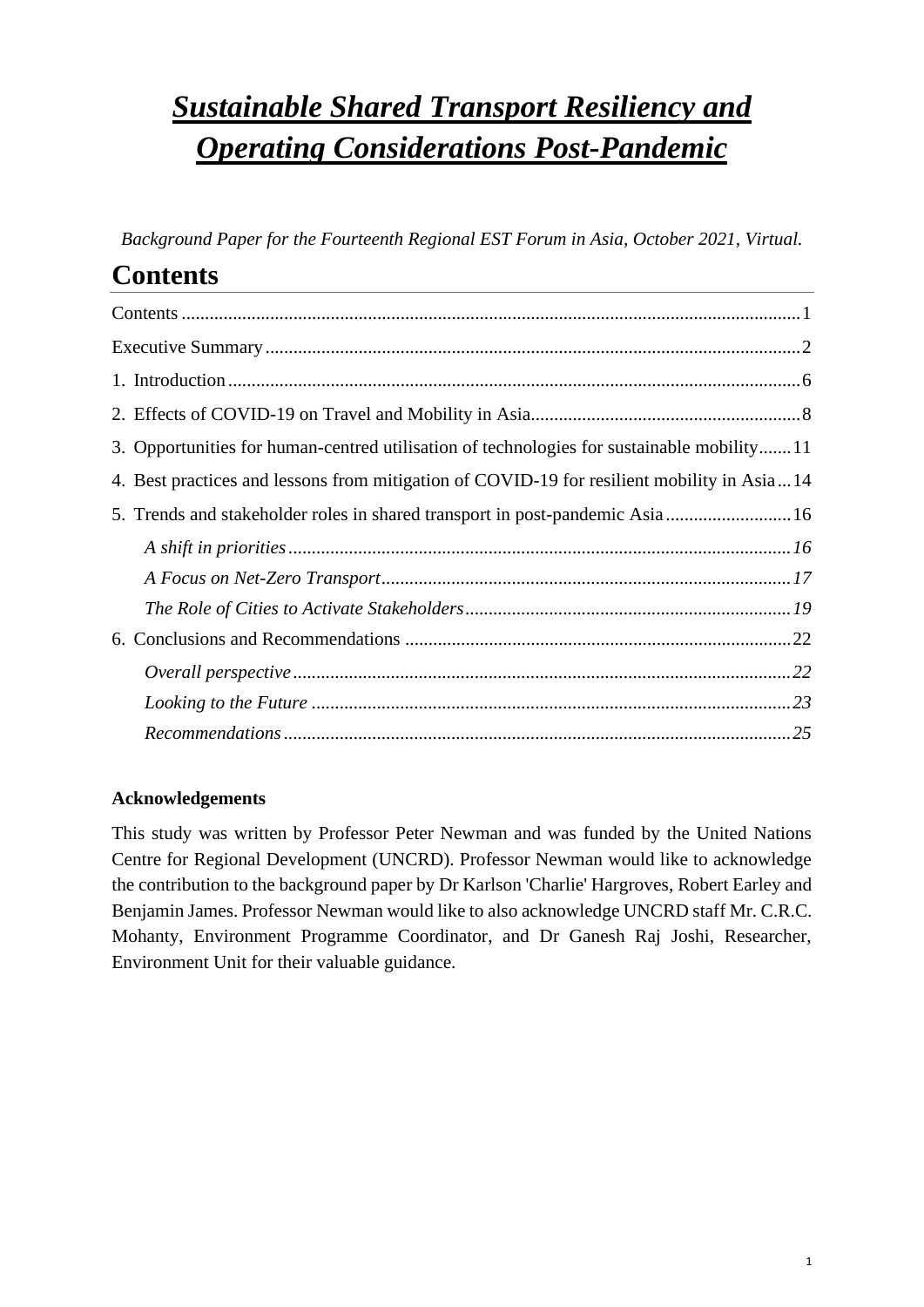### <span id="page-2-0"></span>**Executive Summary**

The COVID-19 pandemic has shaken the world and its transport system, although in this disruption there is opportunity to examine public behaviour in transport use and optimise systems for moving people safely, efficiently and sustainably. The long-term response from transport agencies and governments to the pandemic now embraces the bigger global agendas relating to climate resilience and hence must develop transport systems that combine more resilience to pandemics and to climate change in both adaptation and mitigation. Both pandemic and climate preparedness will need to engage across agencies, the private sector and greater portions of the population.

Short-term system changes and patronage behaviour will likely remain for some time in the future of transport systems, such as the focus on localisation, increased hygiene, and the consideration to contacts between people and in managing levels of vaccination, in the design of services and stations. There is a fundamental need for heavy investment in infrastructure connectivity, to achieve the Sustainable Development Goals. Public-private partnerships can play a vital role in this direction, especially the collaboration of transport agencies and city authorities – an essential method for achieving decarbonisation.

The COVID-19 pandemic severely reduced shared transit ridership as a sharp response to avoid people crowding - up to 90 percent in China and 80 percent in Singapore. Transit between jurisdictions and nations dropped, such as passenger air travel falling to nearly zero globally in April 2020, only achieving 20 percent year-on-year in October 2020. The freight and logistics sector was also significantly affected by border restrictions, increased sanitation requirements, and increased delivery expectations, at a time when many have turned to online shopping. According to Earley and Newman, "*The question that remains is, what will it take for transport to recover, and when it recovers, how can it be improved to be more resilient and to serve people, their communities, and their economies in a more sustainable and equitable way?*"

The first responses in Asia are shown in the paper and are summarised in Table 1.

**Table 1**: Sustainable transport actions by countries as part of COVID-19 Recovery Plans

| Action                                                 | Countries                                 |  |  |
|--------------------------------------------------------|-------------------------------------------|--|--|
|                                                        | Bangladesh, P.R. China, Indonesia, Nepal, |  |  |
| Electric vehicle promotion and charging infrastructure | Pakistan                                  |  |  |
| Electric vehicle promotion in rural areas              | Bangladesh, P.R. China                    |  |  |
| Renewable electricity-Electric vehicle integration     | Bangladesh, Nepal                         |  |  |
| Cycling programs and infrastructure                    | the Philippines, P.R. China               |  |  |
| Integrated transport planning                          | P.R. China                                |  |  |
| Rural road improvements                                | <b>Bhutan</b>                             |  |  |
| Zero emission shipping                                 | Japan, P.R. China                         |  |  |
| High emission diesel vehicle replacement               | P.R. China                                |  |  |
| Transport energy efficiency improvements               | Indonesia                                 |  |  |
| Financial assistance to transport workers              | the Philippines                           |  |  |
| Public utility vehicle modernization                   | the Philippines                           |  |  |

*Source*: Earley and Newman  $(2021)^1$ 

<sup>&</sup>lt;sup>1</sup> Earley, R., and Newman, P. (2021) Transport in the Aftermath of COVID-19: Lessons Learned and Future Directions, Journal of Transportation Technologies, Vol. 11 No. 2, April 2021.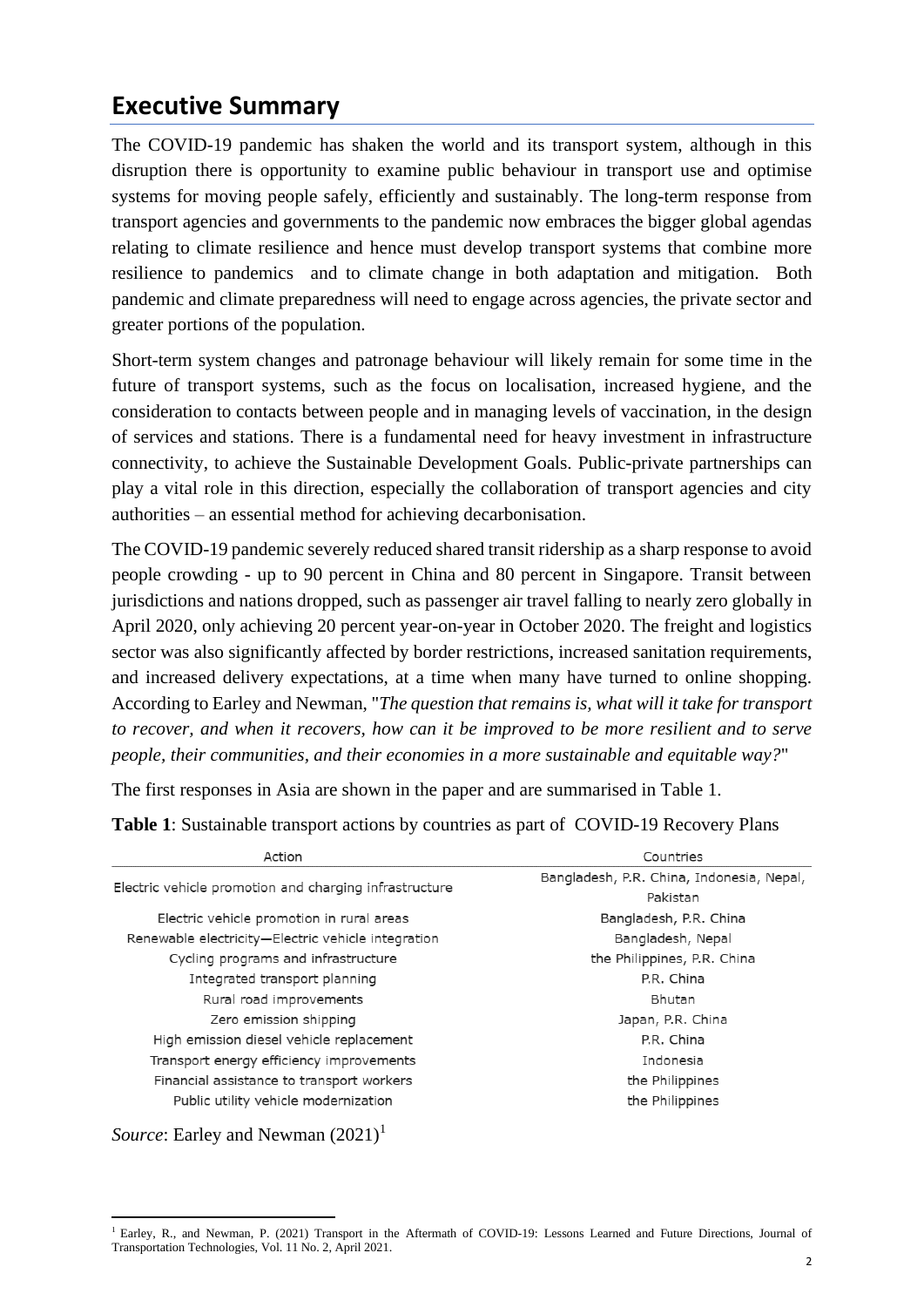To deliver such programs requires new tools and increasingly these involve digital tools that offer rapid enhancement of transport systems, by utilising human-centered data to allow transport agencies to better understand the movement of people and goods to inform traffic management. It is also able to include the development of digital infrastructure to support workfrom-home approaches. Various tools have been developed – for instance, Google has created COVID-19 Community Mobility Reports from mobile data (from android phones), available online for free to help policy makers understand their residents' behaviour. An emphasis on digital infrastructure will allow the optimisation and improved resiliency of physical infrastructure.

Nations have already started using their pandemic response to improve systems, such as The Philippines aiming to shift from road-based transport to more sustainable intercity passenger transport and mass freight transport. The development of the nation's first subway and the development of 1000 km of rail has aided in this shift. The Maldives – an ocean nation comprised of over 1000 islands and 99 percent water – recognise that a planned, sustainable transport network is critical for their government to provide food, fuel, and medicine between otherwise isolated communities. Most ASEAN nations and Japan are collaborating to introduce capacity building programs for cities to support them in strategic planning and developing investment plans which include transport.

Advances in battery technology have allowed new electrification of transport, not just for electric autorickshaws, cars, buses and trucks, but e-motor bikes and e-cycles are providing both freight and passenger services in Asian cities with wider ranges and cheaper fuel costs. There are new forms of transit such as e-trackless trams which can offer the services and economic invigoration of tram systems without the high impact and investment of conventional supportive infrastructure. Such e-transport can be integrated into new net zero urban development enabling net zero cities to emerge.

World governments typically aimed to curb the spread of COVID-19 by initially cutting all mobility and slowly reintroducing access and services with different functionality – India entered a nationwide lockdown, Hanoi reduced shared transport services by 80 percent, Beijing introduced pre-booking for trains, and Guangzhou reduced service capacities to 50 percent. In many countries tracking measures were put in place that included locational sign-in applications and track-and-trace applications using smart-phones. In Taiwan, citizens who were in hotspots or quarantine were tracked to improve virus-spread data and quarantine control respectively. Service was protected with the mandate of mask usage and body temperature and symptom checks, while requiring check-in to vehicles and stations to help trace disease spread.

The hygiene of services has been the focus of all transport authorities, resulting in varied and unique best practices. Singapore has employed anti-microbial coatings which have been shown to kill the COVID-19 virus in the underground system, while China has used cameras linked to AI software, placed alongside ticket machines, for facial recognition and thermal imaging that recognises potential Covid carriers and non-mask wearers. They also use filtration systems to sterilise air using UV light that can sterilise the bus or train's air in twenty minutes. Alternatively, Singapore and the UK are considering increased support for staggered work hours to spread the commuter crowding in services byreducing peak loads on systems.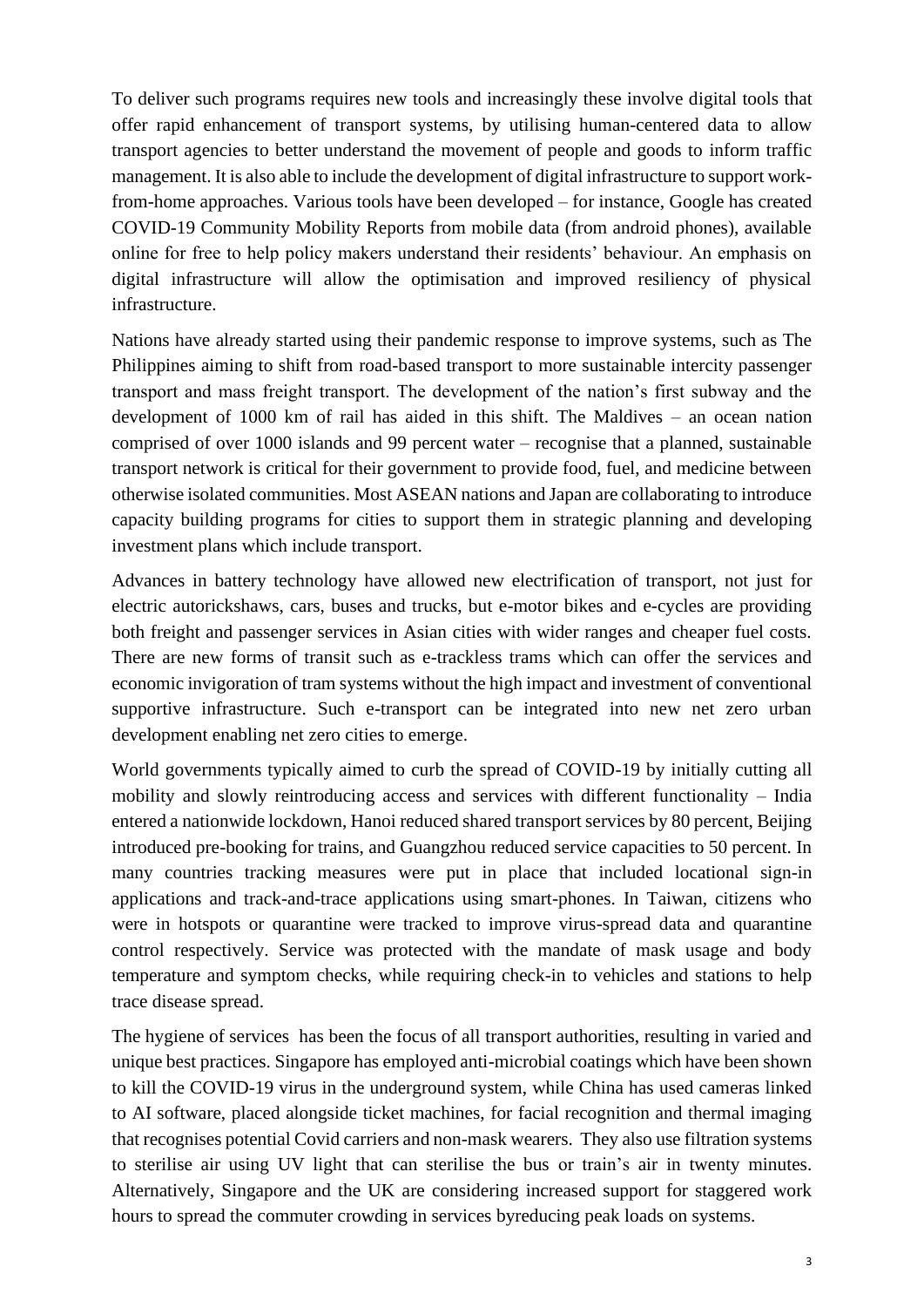Priorities in transit systems have changed towards moving people safely, with greater focus towards personal non-motorised modes, and the roles of stakeholders has evolved to facilitate this. The Philippines Government increased the promotion of 'active transport' such as walking and cycling, having developed over 500km of bike lanes in 2021. In the post-Covid period these initiatives will become more important and will be supported by major infrastructure upgrades that assist with climate resiliency and multiple SDG goals.

Cities have an increasingly important role in activating stakeholders for the post-Covid economy. Their efforts will include the adoption of new processes, technologies and partnerships which according to Newman (2020)<sup>2</sup>, "*will flow through the fabric of the city, just as it has in each other wave of innovation, with many setting their recovery agendas to achieve new goals and outcomes in zero carbon and zero poverty that will establish them as leaders*". This will call for a range of new stakeholder roles across the transport sector as the focus shifts away from providing infrastructure and services to private vehicle owners and towards the provision of clean, efficient and fast shared transport options that are designed around corridors of urban regeneration and economic development. Cities as stakeholders will have greater consideration of relocalised centres, tailored innovations, lower car dependency, symbiotic partnerships and renewed urban manuals for a climate and pandemic resilient society.

Summar of key recommendations:

- 1. Lessons from Covid in service delivery.
	- a. Smart technology systems have enabled public confidence to return to the use of transit systems when applied to reducing concerns over Covid and these lessons can be used to further create confidence in the safety and security of public transport.
	- b. Hygiene management on livery and in air conditioning should be continued as the Covidbased innovations create more healthy spaces.
	- c. Face recognition and thermal imaging at ticket presentation sites can be continued as ways of ensuring health priorities
	- d. Vaccination passport recognition can be part of any future ticketing systems.
- 2. Lessons from Covid in freight management.
	- a. Freight can be managed effectively through the worst of a pandemic and hence is likely to be able to manage through other disasters and major climate resilience challenges.
	- b. Digital communication systems and optimisation with new AI software are likely to be the basis of continuing these impressive outcomes in resilience.
- 3. Lessons from Covid in local mobility and digital meetings.
	- a. Localasation of activity for a much greater range of activities from local open space, shops, cultural centres and meeting places, are likely to continue as a high priority and need the infrastructure for active transport, including the new e-mobility devices that are simple to use locally.
	- b. Replacing routine meetings with digital communications is now routine, high quality and cost effective, especially in reducing travel with its associated air pollution, and

<sup>&</sup>lt;sup>2</sup> Newman, P. (2020) COVID, Cities and Climate: Historical Precedents and Potential Transitions for the New Economy.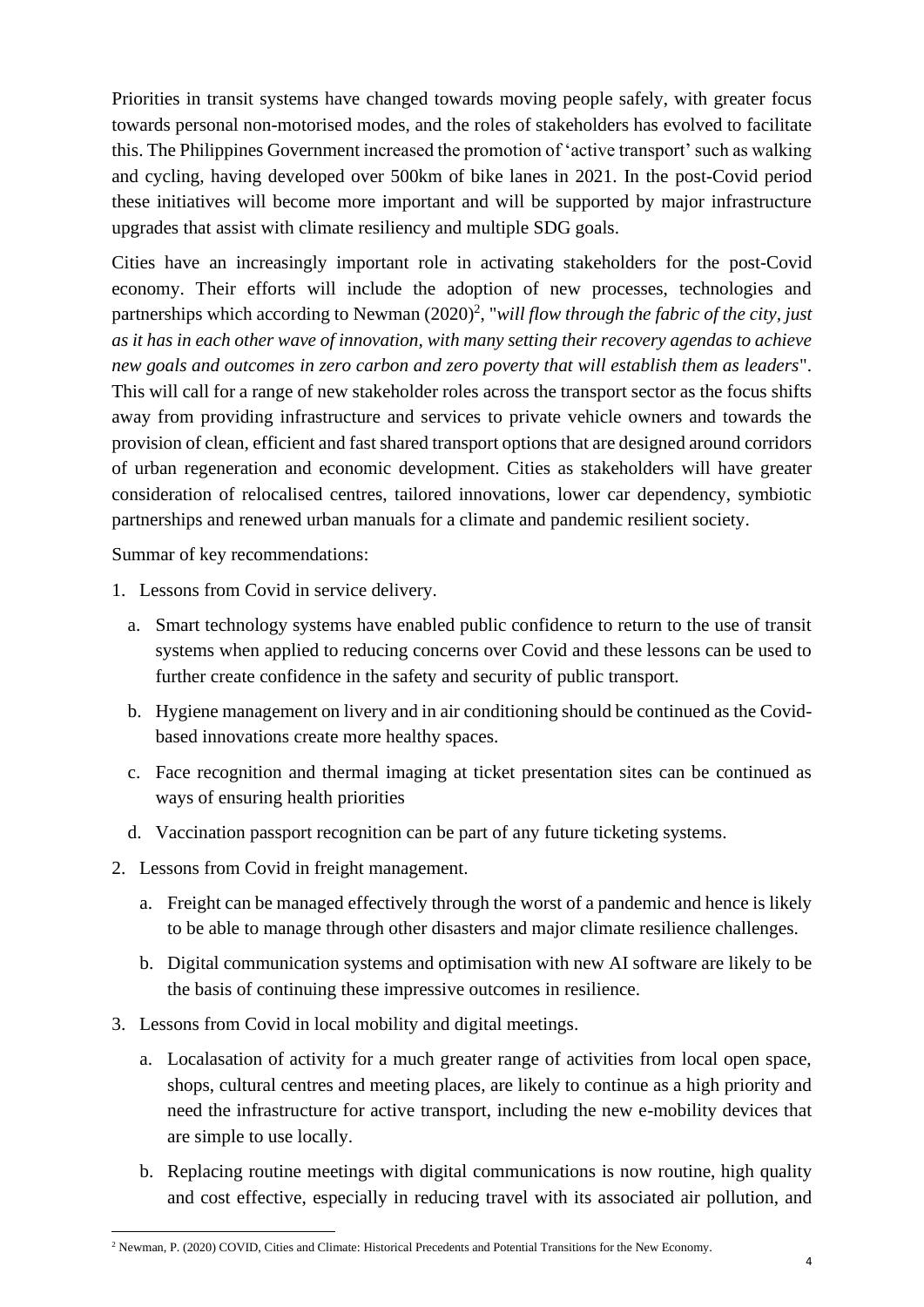such options can be continued with many enabling conditions. However, the need for face-to-face meetings will always be needed for creative, community-building, culturally significant and economcally important meetings, and hence transport systems will always be needed.

- 4. Lessons from Covid in the green economic recovery period.
	- a. Transport is enetering a rapid change period as new technology for the green economy reaches maturity with solar/wind power and batteries becoming highly cost competitive, and electromobility for all forms of land transport become the mainstream basis for passenger and freight movements in cities and regions.
	- b. Procurement of fleets for cars, autorickshaws, buses, trucks and trains can now be worked out to enable this transition to decarbonised vehicles.
	- c. Demonstrations of how net zero corridors can be created using new technology midtier transit allied with net zero stations and associated redevelopment precincts. Such projects can best be done through partnership projects with private developers and local communities.
	- d. Testing of new fuels by use in shipping and aviation will continue to be needed followed by scaling up of the best results, before significant adoption of climate resilient international shipping and aviation.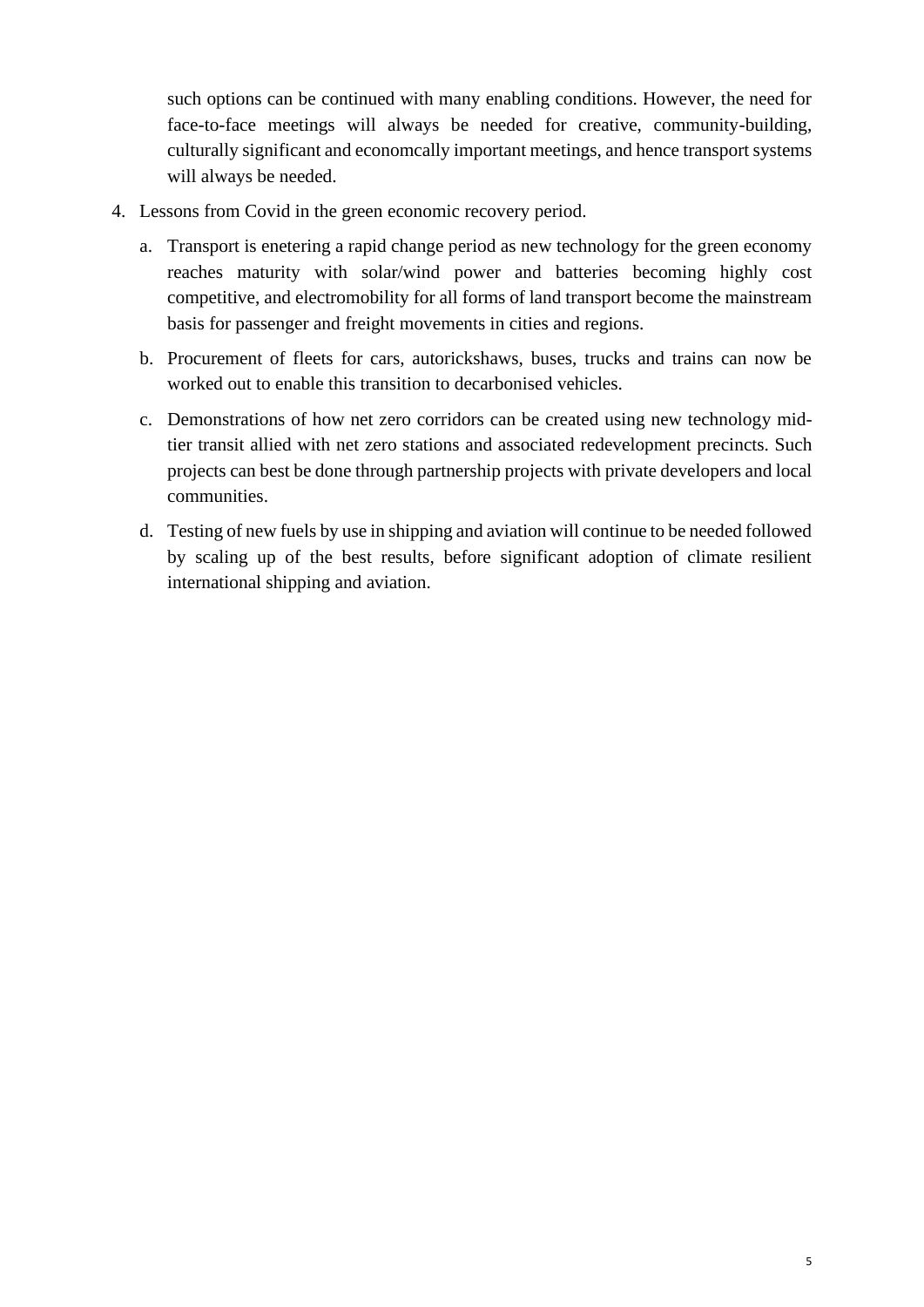### <span id="page-6-0"></span>**Introduction**

Since the COVID-19 pandemic was announced by the World Health Organisation (WHO) in March 2020,<sup>3</sup> governments around the world have responded with various forms of restrictions on human movement and interactions, ranging from city wide shut downs to restrictions on the size of gatherings, in order to slow the spread and contain the virus.<sup>4</sup> These restrictions have substantially affected mobility by forcing behavioural changes and transforming the way people communicate, work and live, although also providing a unique opportunity to revise and rethink transport related approaches and strategies.<sup>5</sup> The impacts of the pandemic have called for reconsideration of a range of transport related areas, such as: perceptions of acceptable pollution levels in cities caused by transport fuels; perceptions around the appeal and use of active modes of transport; perceptions around the use of shared transit options; and implications for the freight and logistics sector. 6

Public transport plays an essential role in society, ensuring access to education, employment, healthcare, recreation and other daily activities including social interaction.<sup>7</sup> As with many sectors of the economy it is important for the transport sector to explore and understand various options to manage the new and changing systems that emerge from the pandemic, and to improve the current systems at an environmental, economic and social level. Asia's transport sector will be facing several critical challenges in future due to the existing and emerging challenges like climate change, increasing frequency and magnitude of natural disasters and health emergencies like COVID-19 pandemic.<sup>8</sup> The transition of quality of life after disasters is dependent on transport systems' resiliency.<sup>9</sup>

Given the significant disruption caused by COVID-19 it is very likely that some of the altered behaviours and patterns may endure, such as a greater focus on localisation, reduced travel, and higher levels of staff working from home, each will have an implication for the transport sector.<sup>10</sup> With less face-to-face interaction, many workplaces and educational facilities have adapted to online communication and learning, making previously largely overlooked, and long advocated, option to work-from-home now a mainstream mode.<sup>11</sup> It is important to understand that from a transport perspective there is much to learn from the COVID-19 experience, such as the fact that many cities experienced the lowest level of air pollution in living history due to travel related restrictions. For instance Wuhan China saw a 63 percent reduction in air pollution,<sup>12</sup> and in Delhi the level of PM2.5 was within the recommended WHO guidelines for the first time in decades.<sup>13</sup> Given that the majority of air pollution is a result of transport energy

- <sup>7</sup> Plenary Session, 14th EST Forum, UNCRD 2021
- <sup>8</sup> Plenary Session, 14<sup>th</sup> EST Forum, UNCRD 2021

<sup>3</sup> WHO (2020) Timeline: WHO's COVID-19 Response, Online, World Health Organisation (WHO).

<sup>4</sup> OWD (2020) Policy Responses to Cornavirus Pandemic, Online, Our World in Data, 3rd August 2020.

<sup>&</sup>lt;sup>5</sup> Zhang, J. and Hayashi, Y. (2020) Impacts of COVID-19 on the Transport Sector and Measures as Well as Recommendations of Policies and Future Research: Analyses Based on a World-Wide Expert Survey, May 27, 2020, Social Science Research Networks (SSRN).

<sup>6</sup> Newman, P., Hargroves, K. and Conley, D. (2020) Changing the course of Asia's transport sector through transformational change,

Background Paper for the UNCRD Thirteenth Regional EST Forum in Asia, November 2020.

<sup>9</sup> Plenary Session, 14<sup>th</sup> EST Forum, UNCRD 2021

<sup>&</sup>lt;sup>10</sup> Earley, R., and Newman, P. (2021) Transport in the Aftermath of COVID-19: Lessons Learned and Future Directions, Journal of Transportation Technologies, Vol. 11 No. 2, April 2021.

<sup>&</sup>lt;sup>11</sup> Zhang, J. and Hayashi, Y. (2020) Impacts of COVID-19 on the Transport Sector and Measures as well as Recommendations of Policies and Future Research: Analyses Based on a World-Wide Expert Survey, SSRN.

<sup>&</sup>lt;sup>12</sup> Cole, M., Liu, B., and Elliott, R (2020) Wuhan's lockdown cut air pollution by up to 63% – new research, The Conversation, 13 may 2020. <sup>13</sup> Lombrana, L. and Warren, H. (2020) A Pandemic That Cleared Skies and Halted Cities Isn't Slowing Global Warming, Bloomberg, 08 May 2020.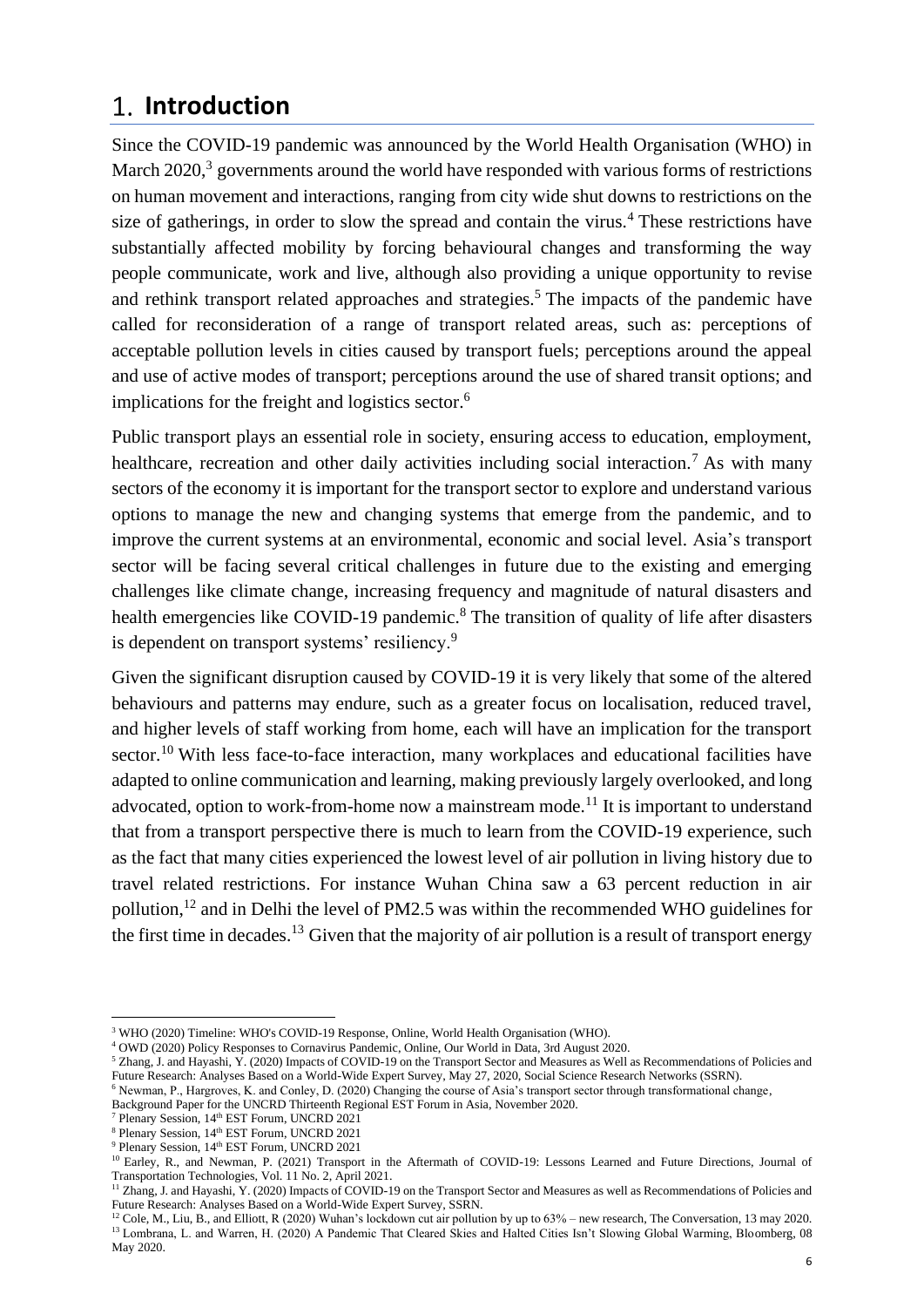choices it is likely that there will be a strong focus on transitioning away from fossil fuel use in transport towards electro-mobility.

With COVID-19 attention has come to the cleanliness of shared transport options, which has historically been a factor that affects patronage. Post-pandemic there will be a range of efforts to respond to health concerns in shared transport options in order to get cities moving again. The requirement to provide sanitised shared transport services during the pandemic response has provided an opportunity to design, implement and improve a range of measures that will continue to enhance patronage of such services post pandemic, such as: protective clothing for staff and passengers, station entrance track-and-trace applications, temperature checks, enhanced online reservation options, increased disinfection and cleaning practices, penalties in place for not wearing masks, and quick response to localised outbreaks.<sup>14</sup> Post pandemic such measures can be used not only to reduce the risk of future spread of such a virus, but also to mitigate a range of health concerns which will provide a safer and cleaner shared transport system. Along with electrification this will be a key element of the shift globally away from individualized private transport and towards shared transit options in cities.

There is a need for reshaping transport connectivity as an aftermath of COVID-19. Even before the pandemic, there were infrastructure shortages, a lack of digitalisation, un-balanced passenger-freight models, inefficient and fragile transit agreements, manual checks at border crossings, and divergent standards on vehicles, drivers and international transit. Post COVID -19, there is a need for heavy investment and facilitation of infrastructure and operational connectivity to support SDGs and sustainability targets.<sup>15</sup>

<sup>&</sup>lt;sup>14</sup> Earley, R., and Newman, P. (2021) Transport in the Aftermath of COVID-19: Lessons Learned and Future Directions, Journal of Transportation Technologies, Vol. 11 No. 2, April 2021.  $15$  Plenary Session,  $14<sup>th</sup> EST Forum$ , UNCRD 2021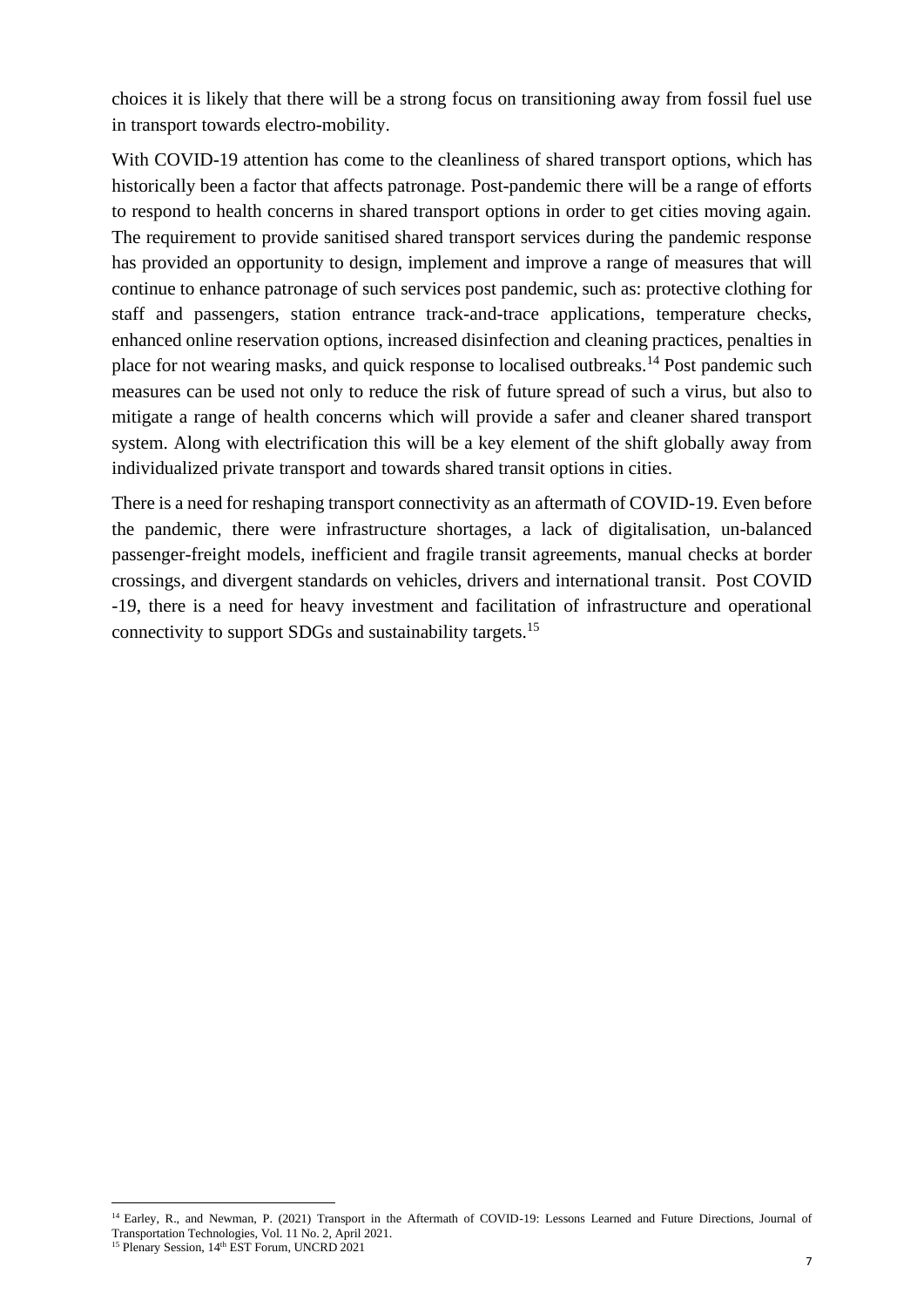# <span id="page-8-0"></span>**Effects of COVID-19 on Travel and Mobility in Asia**

Across Asia, a range of restrictions have been used (See Table 2), including lockdowns, due to COVID-19 in order to restrict movement of residents to trips deemed essential (essential services, shopping, medical services, providing care). Shared transport systems introduced mandatory mask wearing and increased cleaning of equipment and vehicles, however not all countries reduced patronage due to the severe need for shared transit services. Significantly for economies in Asia, as a result of the COVID-19 pandemic international tourist arrivals in many developing countries has been reduced by 80-90 percent.<sup>16</sup> Cities in China experienced shared transit rider reduction periods of up to 90 percent, while Singapore's Mass Rapid Transit system had a maximum decrease of 80 percent.<sup>17</sup> Globally, passenger air transport fell to nearly zero in April, 2020 and as of October, 2020 had recovered just 20 percent relative to the previous year. 18

|                   | <b>Domestic Travel</b>      | <b>Urban Public</b><br><b>Transit</b> | <b>International</b><br><b>Transport</b>      | <b>Other measures</b>                                                          |
|-------------------|-----------------------------|---------------------------------------|-----------------------------------------------|--------------------------------------------------------------------------------|
| Australia         | Require closing             | None to limited<br>measures           | Total border closure<br>except New<br>Zealand | Partial school<br>closures, stay at<br>home requirements<br>in high-risk areas |
| Azerbaijan        | Require closing             | None to limited<br>measures           | Total border closure                          |                                                                                |
| <b>Bangladesh</b> | None to limited<br>measures | Recommended<br>closing                | Ban on high-risk<br>regions                   |                                                                                |
| <b>Bhutan</b>     | Require closing             | Recommended<br>closing                | Total border closure                          |                                                                                |
| <b>Brunei</b>     | Recommended                 | None to limited                       | Mandatory                                     | Schools open with                                                              |
| <b>Darussalam</b> | closing                     | measures                              | quarantine                                    | measures in place                                                              |
| Cambodia          | None to limited<br>measures | None to limited<br>measures           | Mandatory<br>quarantine                       | Gradual reopening<br>schools, closed<br>entertainment.                         |
| Fiji              | Night curfew in<br>effect   |                                       |                                               | Schools open with<br>measures,<br>workplaces at 50%                            |
| Georgia           | Recommended<br>closing      | None to limited<br>measures           | Total border closure                          |                                                                                |
| <b>India</b>      | Require closing             | Require closing                       | Ban on high-risk<br>regions                   |                                                                                |
| <b>Indonesia</b>  | Recommended<br>closing      | Staged opening of<br>public transit   | Total border closure                          | Schools open in<br>low-risk areas,<br>workplaces open<br>with measures         |

|  | Table 2: Transport restrictions adopted due to COVID-19 as of October 2020 |  |  |  |  |
|--|----------------------------------------------------------------------------|--|--|--|--|
|  |                                                                            |  |  |  |  |

<sup>&</sup>lt;sup>16</sup> UNCTD (2021) 'COVID-19 and Tourism: An Update - Assessing the economic consequences, United Nations Conference on Trade and Development, 2021.

<sup>&</sup>lt;sup>17</sup> Gkiotsalitis K (2020) Public transport planning adaption under the COVID-19 pandemic crisis: literature review of research needs and directions, Transport Reviews, Vol. 41, 2021 – Issue 3

<sup>&</sup>lt;sup>18</sup> Earley, R., and Newman, P. (2021) Transport in the Aftermath of COVID-19: Lessons Learned and Future Directions, Journal of Transportation Technologies, Vol. 11 No. 2, April 2021.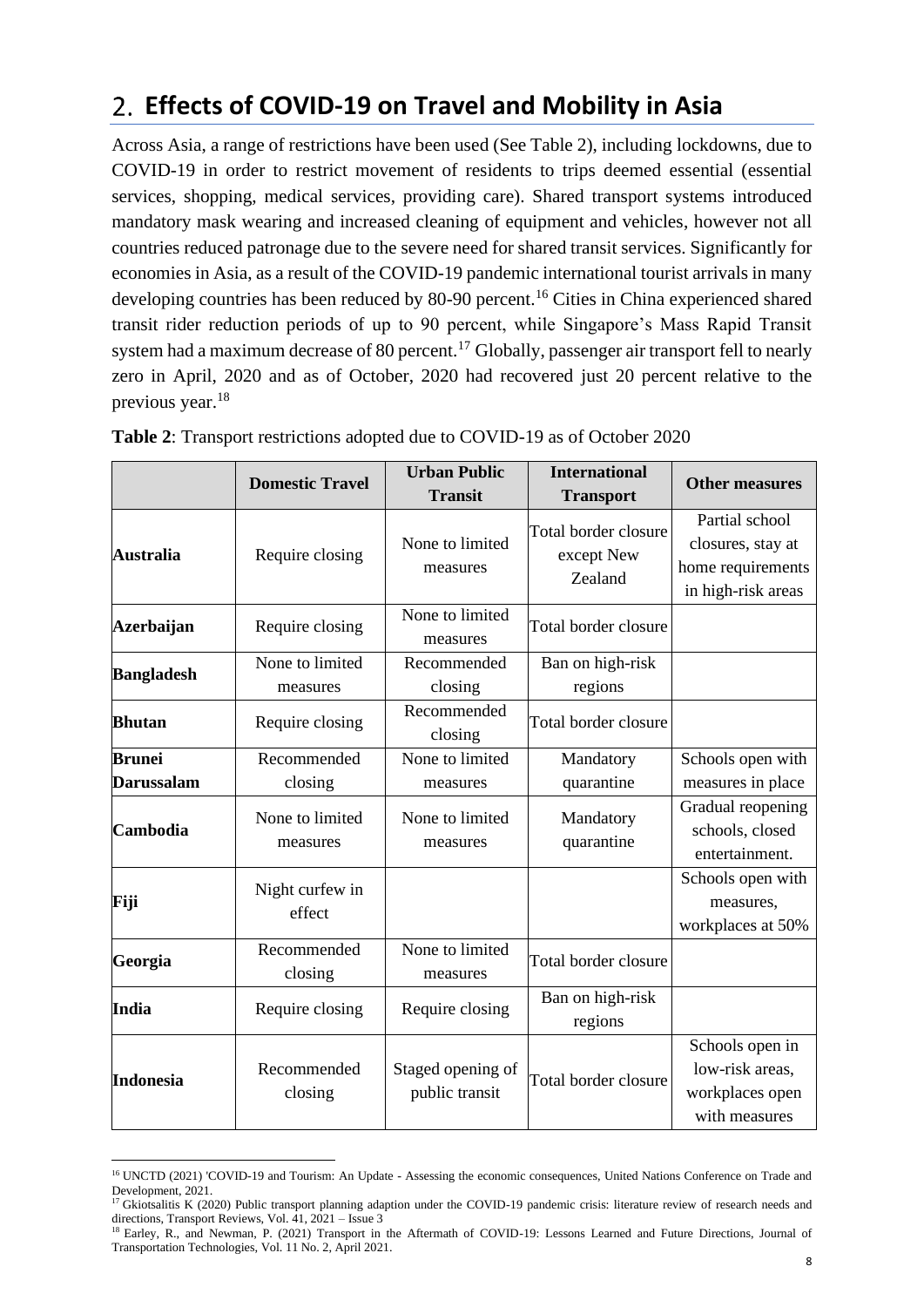| Japan                    | None to limited                             | None to limited             | Ban on high-risk                                            |                                                 |
|--------------------------|---------------------------------------------|-----------------------------|-------------------------------------------------------------|-------------------------------------------------|
|                          | measures                                    | measures                    | region arrivals                                             |                                                 |
| <b>Kazakhstan</b>        | Recommended<br>closing                      | Require closing             | Total border closure                                        |                                                 |
| <b>Lao PDR</b>           | None to limited                             | None to limited             | Ban on high-risk                                            |                                                 |
|                          | measures                                    | measures                    | regions                                                     |                                                 |
| <b>Malaysia</b>          | Restriction on high-<br>risk areas          | None to limited<br>measures | Total border closure                                        | Workplaces open<br>except for<br>entertainment, |
| <b>Mongolia</b>          | None to limited<br>measures                 | None to limited<br>measures | Total border closure                                        |                                                 |
| <b>Myanmar</b>           | Require closing                             | Require closing             | Ban on high-risk<br>regions                                 |                                                 |
| <b>Nepal</b>             | Require closing                             | Require closing             | Total border closure                                        |                                                 |
| <b>New Zealand</b>       | None to limited<br>measures                 | None to limited<br>measures | Total border closure                                        |                                                 |
| Papua New                | None to limited                             | None to limited             | Quarantine arrivals                                         |                                                 |
| <b>Guinea</b>            | measures                                    | measures                    | with GPS tracking                                           |                                                 |
| The People's             |                                             | Required face               | Ban on high-risk                                            |                                                 |
| Republic of              | Opened by 10                                | masks and use of            | regions, mandatory                                          |                                                 |
| <b>China</b>             | October                                     | contact tracing apps        | quarantines                                                 |                                                 |
|                          | Recommended                                 | Recommended                 |                                                             | Age-based stay-at-                              |
| <b>The Philippines</b>   | closing                                     | closing                     | Total border closure                                        | home requirements                               |
| The Republic of<br>Korea | Generally open<br>except high-risk<br>areas | None to limited<br>measures | Ban on high-risk<br>regions with<br>mandatory<br>quarantine |                                                 |
| <b>Singapore</b>         | None to limited                             | None to limited             |                                                             |                                                 |
|                          | measures                                    | measures                    | Quarantine arrivals                                         |                                                 |
| <b>Sri Lanka</b>         | None to limited<br>measures                 | None to limited<br>measures | Total border closure                                        |                                                 |
| Thailand                 | Recommended<br>closing                      | Recommended<br>closing      | Mandatory<br>quarantine, certain<br>travellers welcome      |                                                 |
|                          | None to limited                             | None to limited             | Ban on high-risk                                            |                                                 |
| <b>Timor-Leste</b>       | measures                                    | measures                    | regions                                                     |                                                 |
| <b>Uzbekistan</b>        | Require closing                             | Recommended<br>closing      | Total border closure                                        |                                                 |
| <b>Vanuatu</b>           | None to limited<br>measures                 | Recommended<br>closing      | Total border closure                                        |                                                 |
| <b>Viet Nam</b>          | Screening in place                          | Recommended<br>closing      | Total border closure                                        |                                                 |

*Source*: Compiled from ADB  $\overline{(2020)}$ ,<sup>19</sup> Benson (2020),<sup>20</sup> and (UNCRD (2020)<sup>21</sup>

<sup>&</sup>lt;sup>19</sup> ADB (2020) COVID-19 and Transport in Asia and the Pacific: Guidance Note. Asian Development Bank.

<sup>&</sup>lt;sup>20</sup> Benson, T.(2020) Oxford COVID-19 Government Response Tracker Regional Report—EAST ASIA PACIFIC 1-31, October 2020. <sup>21</sup> UNCRD (2021) Thirteenth Regional Environmentally Sustainable Transport (EST) Forum in Asia. United Nations Center for Regional Development (UNCRD), Japan.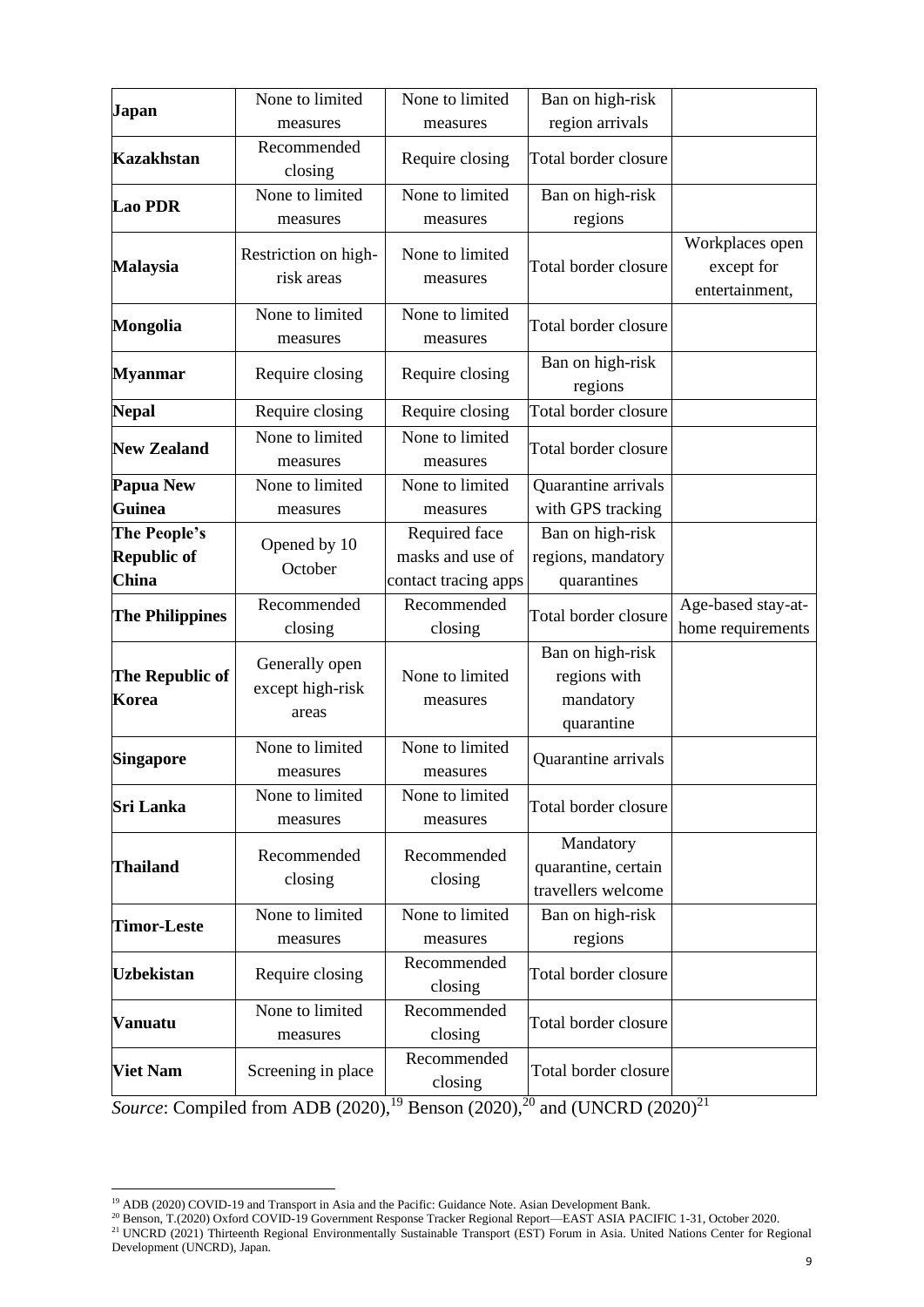The impact of COVID-19 on the world's mobility is yet to be fully appreciated however it is clear that it has had a significant impact on local and regional transport. The world faces a mix of crises stemming from COVID-19 pandemic, all with current and potentially giant implications for the international 2030 agenda. Asian countries and cities can foster a massive transformation in their developing sectors including transport – improving economic and inclusive prosperity with immediate action.<sup>2223</sup> In the world recovery from COVID-19, there are already reactions and changes in behaviour and policies. The Asian Development Bank (ADB) is similarly evolving – promoting inclusiveness, integration, involvement, and interconnectedness.<sup>24</sup>

Many cities responded by enforcing strict restrictions on mobility, especially shared modes like metro's and subways' trains and us services, affecting millions of people around the world. The COVID-19 response demanded major shifts in the transport sector with greater consideration of multi-modal transport including e-mobility and non-motorised transport.<sup>25</sup> The freight and logistics sector was also significantly affected by border restrictions, increased sanitation requirements, and increased delivery expectations, at a time when many have turned to online shopping. According to Earley and Newman, "*The question that remains is, what will it take for transport to recover, and when it recovers, how can it be improved to be more resilient and to serve people, their communities, and their economies in a more sustainable and equitable way?*" 26

Resiliency must be an integral part of transport policies, plans, programmes and budgets for transport infrastructure design and development in Asian countries and cities. Transformative policies, institutions, programmes, and investment decisions in transport sector are necessary to improve resilience of the countries and cities, especially in pandemics. Public-private partnerships can play a vital role in this direction, especially the collaboration of transport agencies and city authorities – an essential method for achieving decarbonisation.<sup>27</sup>

<sup>&</sup>lt;sup>22</sup> Mr. Liu Zhenmin, Under-Secretary-General for UN Department of Economic and Social Affairs (DESA), 14<sup>th</sup> EST Forum, UNCRD 2021 <sup>23</sup> Mr. Nurul Islam Sujon, Minister for Railways, Bangladesh, 14<sup>th</sup> EST Forum, UNCRD 2021

<sup>&</sup>lt;sup>24</sup> Mr. Bambang Susantono, Vice-President for Knowledge Management and Sustainable Development, Asian Development Bank (ADB), 14th EST FORUM UNCRD 2021

 $^{25}$  Mr. Mahinda Amaraweera Minister for Environment,  $14<sup>th</sup>$  EST Forum, UNCRD 2021

<sup>&</sup>lt;sup>26</sup> Earley, R., and Newman, P. (2021) Transport in the Aftermath of COVID-19: Lessons Learned and Future Directions, Journal of Transportation Technologies, Vol. 11 No. 2, April 2021.

<sup>&</sup>lt;sup>27</sup> Plenary Session, 14<sup>th</sup> EST Forum, UNCRD 2021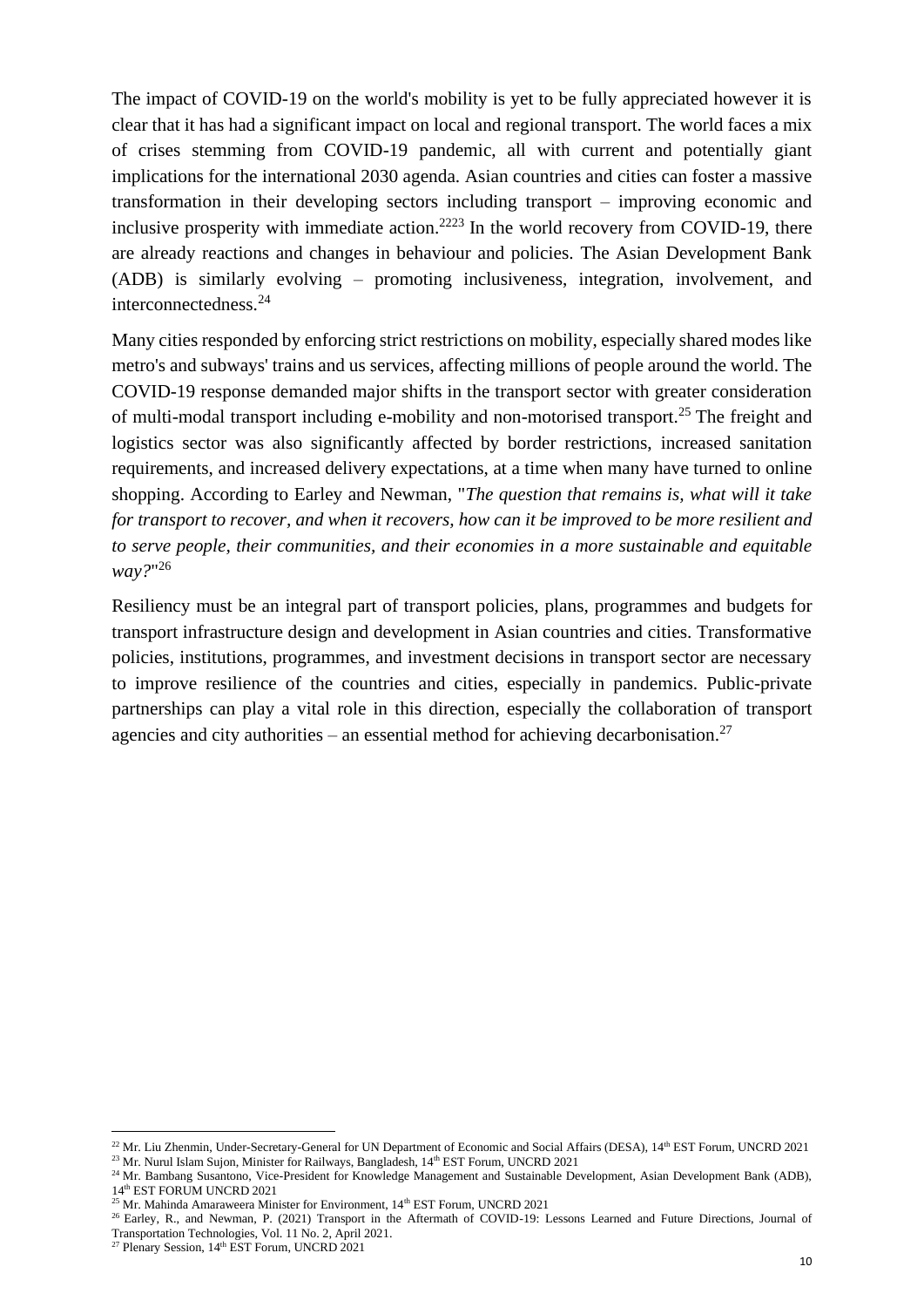# <span id="page-11-0"></span>**Opportunities for human-centred utilisation of technologies for sustainable mobility**

In the response to COVID-19 there are a number of opportunities to improve mobility in the world's cities that are being incorporated into a number of countries COVID-19 recovery plans, as summarised in Table 1. Governments are already conducting proposals, though more work is needed for the reduction of risks of disasters through improved planning. Increased exchanges can improve planning effectiveness and evolution of ideas.<sup>28</sup> It is critical to place engagement and inclusion at the centre of initiatives, adapting to local culture and needs of citizens, businesses and geography in order to engage diverse stakeholders. Digital connectivity as a key feature of thriving communities so that they can learn from one another to promote more livable cities for all groups of society and build human capital to seize smart city opportunities.<sup>29</sup>

In the area of digitisation there will likely be a focus in two areas, namely: the use of humancentred data to allow transport agencies to better understand the movement of people and goods to inform traffic management,<sup>30</sup> and the development of digital infrastructure to support workfrom-home approaches. Digitisation can utilise mobile phone data to build a comprehensive picture of personal logistics for entire cities or communities. For instance, Google has created COVID-19 Community Mobility Reports from mobile data (from android phones), available online for free to help policy makers understand their residents' behaviour.

The provision of digital infrastructure is important to allow work-at-home practices which avoid the need for transportation, such as online learning, online shopping and tele-commuting options. A continued push, both in rural and urban areas, to implement strong digital infrastructure will continue to be important even after the present pandemic is over. Such infrastructure will deliver a range of benefits to residents such as improving access to services, such as online banking, education, etc, while allowing them to stay closer to home. During pandemic times, digital infrastructure is key for identifying outbreaks through social tracing, but in normal times, such infrastructure can also be used to facilitate better community planning, improved transport services and better urban logistics and e-commerce. <sup>31</sup> When considering the opportunities for electro-mobility post pandemic there are a number of promising areas including the electrification of private, commercial and shared transit vehicles.

The Maldives – an ocean nation comprised of over 1000 islands and 99 percent water – recognise that a planned, sustainable transport network is critical for their government to provide food, fuel, and medicine between otherwise isolated communities.<sup>32</sup> The Philippines aim to not only recover from COVID-19 but to use this opportunity to accelerate the transformation of their transport. There is high potential for achieving significant shifts from road-based transport to more sustainable intercity passenger transport and mass freight transport. The development of the nation's first subway and the development of 1000 km of

<sup>&</sup>lt;sup>28</sup> Mr. Tetsuo Saito, Minister, Ministry of Land, Infrastructure, Transport and Tourism, Government of Japan, 14<sup>th</sup> EST Forum, UNCRD 2021 <sup>29</sup> Mr. Dato Lim Jock Hoi, Secretary-General of ASEAN, 14<sup>th</sup> EST Forum, UNCRD 2021

<sup>&</sup>lt;sup>30</sup> Hargroves, K. (2021) Introducing the 'FreightSync Roadmap' - A Pathway to Linking Freight Vehicles and Transport Systems, Project 3.73 – Road Freight and Network Efficiency, Sustainable Built Environment National Research Centre (SBEnrc), Australia.

<sup>&</sup>lt;sup>31</sup> Earley, R., and Newman, P. (2021) Transport in the Aftermath of COVID-19: Lessons Learned and Future Directions, Journal of Transportation Technologies, Vol. 11 No. 2, April 2021.

<sup>&</sup>lt;sup>32</sup> Aminath Shauna, Minister of Environment, Climate Change and Technology, Government of Maldives, Plenary Session 14<sup>th</sup> EST FORUM UNCRD 2021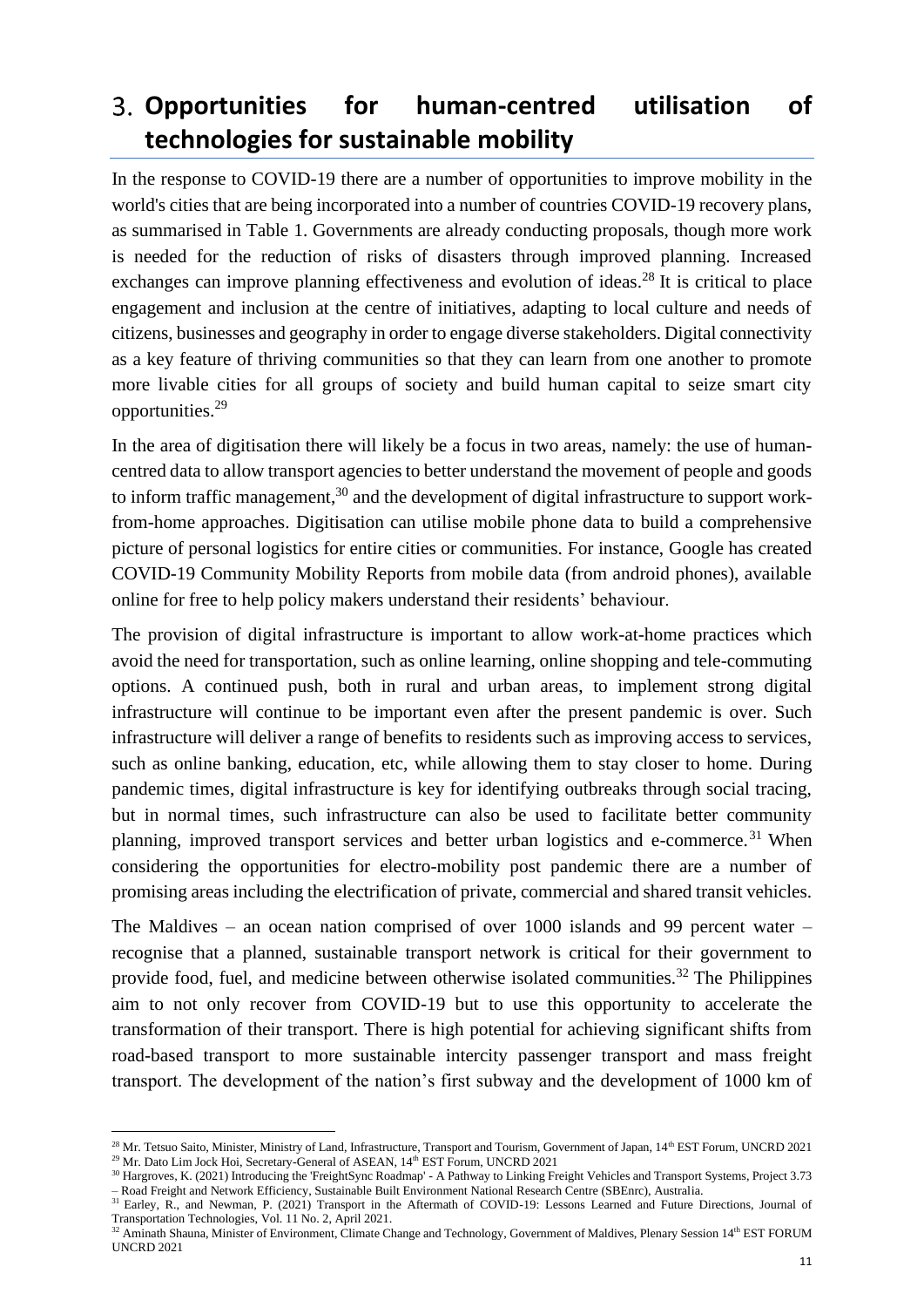rail has aided in this shift.<sup>33</sup> From a purely technological point of view there is much innovation that can be applied. The electrification of trains and trams is well established with more recent efforts focused on the electrification of busses and private cars.<sup>34</sup> Advances in battery technology has also provided the potential for a broader range of e-mobility, including personal e-bicycles, e-rickshaws, and new trams which can avoid the need for overhead gantries to provide power, as well as tracks in roads (originally needed to overcome issues with cobblestone streets), by utilising rubber tires balanced by advanced stabilisation and guidance systems – such as in the Trackless Tram.<sup>35</sup>

However this is not where the innovation ends, but rather it only begins by ensuring clean and efficient vehicles are used for shared modes that can be designed to serve corridors. Such corridors provide the opportunity for the development of a string of vibrant station precincts that provide a range of development opportunities, along with recharging facilities for electric vehicles, such as micro-mobility options, cars, light commercial vehicles and the trams themselves.<sup>36</sup> In particular electric micro-mobility options will be important for many Asian cities to provide local transport and reduce the use of cars for short trips, with some 46 of journeys by car in the USA being  $3$  miles long or less.<sup>37</sup> Currently the greatest uptake of electric mobility has been in China, as shown in Figure 1.



**Figure 1**: Sales of battery electric vehicles in China and Europe in millions (2015-2021) *Source*: LMT cited in Campbell and Miller (2021)<sup>38</sup>

<sup>&</sup>lt;sup>33</sup> Mr. Artur P. Tugade, Secretary of Transport, Government of the Philippines, 14<sup>th</sup> EST FORUM UNCRD 2021

<sup>&</sup>lt;sup>34</sup> Newman, P. (2020) COVID, Cities and Climate: Historical Precedents and Potential Transitions for the New Economy

<sup>&</sup>lt;sup>35</sup> Surico, J. (2021) The Popularity of E-Bikes Isn't Slowing Down, The New York Times; Newman, P., Hargroves, K., Davies-Slate, S., Conley, D., Verschuer, M., Mouritz, M. and Yangka, D. (2019) The Trackless Tram: Is It the Transit and City Shaping Catalyst We Have Been Waiting for?. Journal of Transportation Technologies, 9, 31-55.

<sup>36</sup> Glazebrook, G. and Newman, P. (2018) The Future City, Urban Planning, Volume 3, Issue 2, Pages 1–20.

<sup>&</sup>lt;sup>37</sup> Ajao, A. (2019) Everything you wanted to know about scooters and micro-mobility. Forbes, 01 February 2019.

<sup>38</sup> Campbell, P. and Miller, J. (2021) 'Electric Vehicles: the revolution is finally here', Financial Times, 04 October 2021.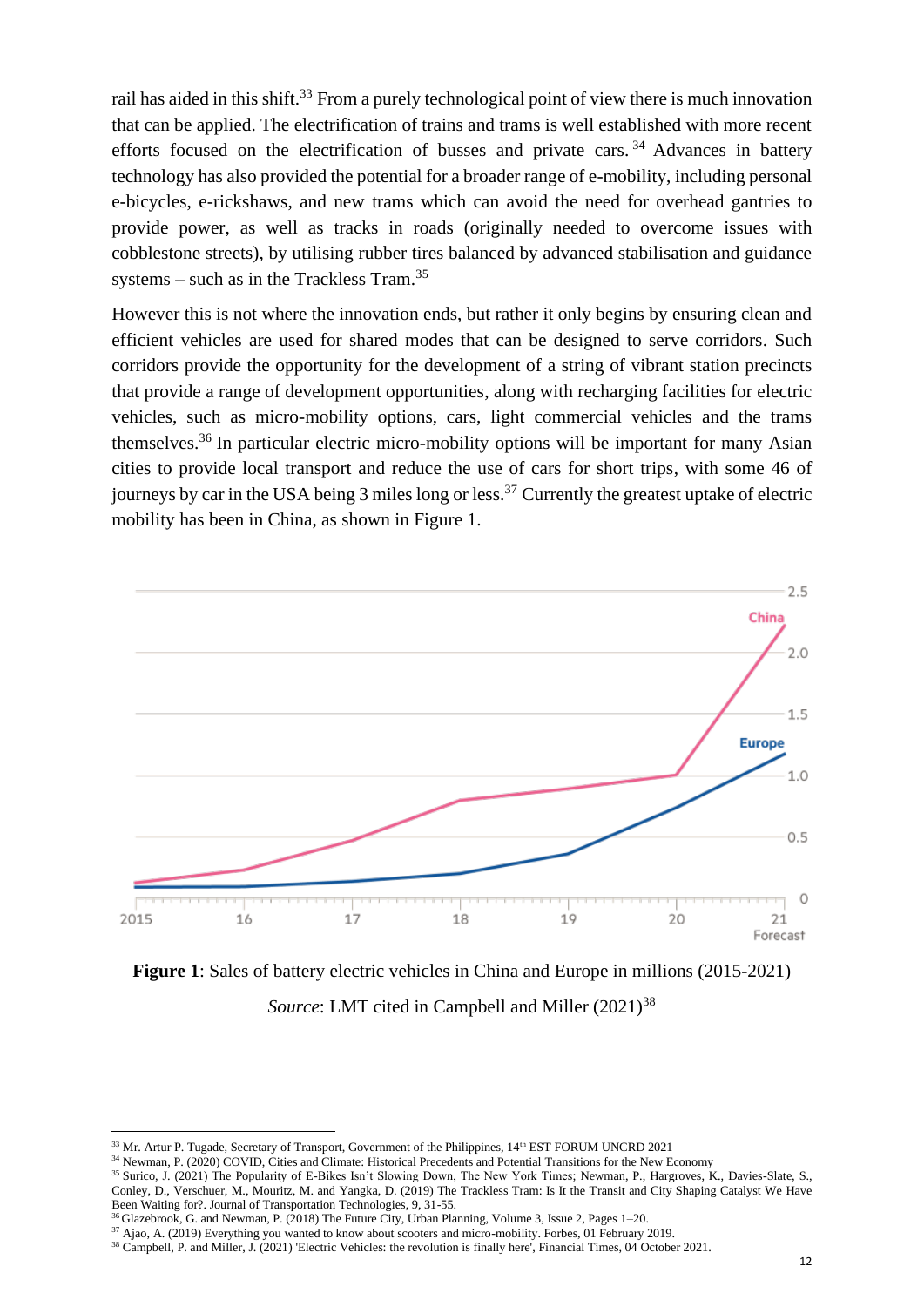Such precincts can provide services and allow people to reduce travel to central areas, helping to replace highly congested car dependent road systems while delivering urban regeneration.<sup>39</sup> According to Newman (2020) <sup>40</sup>, "*This has been a major agenda for most cities for the past 20 years but new electro-mobility is now enabling this agenda and thus is likely to be a big part of future urban economic development strategies*". Transit activated corridors brings together transport, development and energy by acting as a key initiator of activity. It can give greater potential for public transport due to COVID-19, including rail and trackless trams.<sup>41</sup> With the rapid increase in online shopping and the need for parcel delivery services which are done using road based vehicles, such precincts present the opportunity for parcel hubs with parcels carried on trams and trains and delivered to stations for personal collection on the way home from work or other trips.

Such multi-function precincts can benefit from advanced data management using artificial intelligence and machine learning to interrogate data captured via sensors to manage energy, water, waste, transport, and to continuously learn from users. Thus, Newman (2020)<sup>42</sup>, "The *centres become something like a set of neural networks that are constantly improving the ecosystem in which they operate*". ASEAN and Japan are collaborating to introduce capacity building programs for cities to support them in strategic planning and developing investment plans with consideration of case-by-case situations, to improve consideration of city development which fosters inclusion, sustainability and connectivity.<sup>43</sup>

<sup>&</sup>lt;sup>39</sup> Newman, P., and Kenworthy, J (1989) Cities and Automobile Dependence, An International Sourcebook, Gower; Newman, P., and Kenworthy, J. (1999) Sustainability and Cities: Overcoming Automobile Dependence, Island Press; Newman, P. and Kenworthy, J. (2015) The End of Automobile Dependence: How Cities Are Moving Beyond Car-based Planning, Island Press.

<sup>40</sup> Newman, P. (2020) COVID, Cities and Climate: Historical Precedents and Potential Transitions for the New Economy.

<sup>&</sup>lt;sup>41</sup> Plenary Session, 14<sup>th</sup> EST FORUM UNCRD 2021

<sup>&</sup>lt;sup>42</sup> Newman, P. (2020) COVID, Cities and Climate: Historical Precedents and Potential Transitions for the New Economy.

<sup>&</sup>lt;sup>43</sup> Mr. Dato Lim Jock Hoi, Secretary-General of ASEAN, 14<sup>th</sup> EST FORUM UNCRD 2021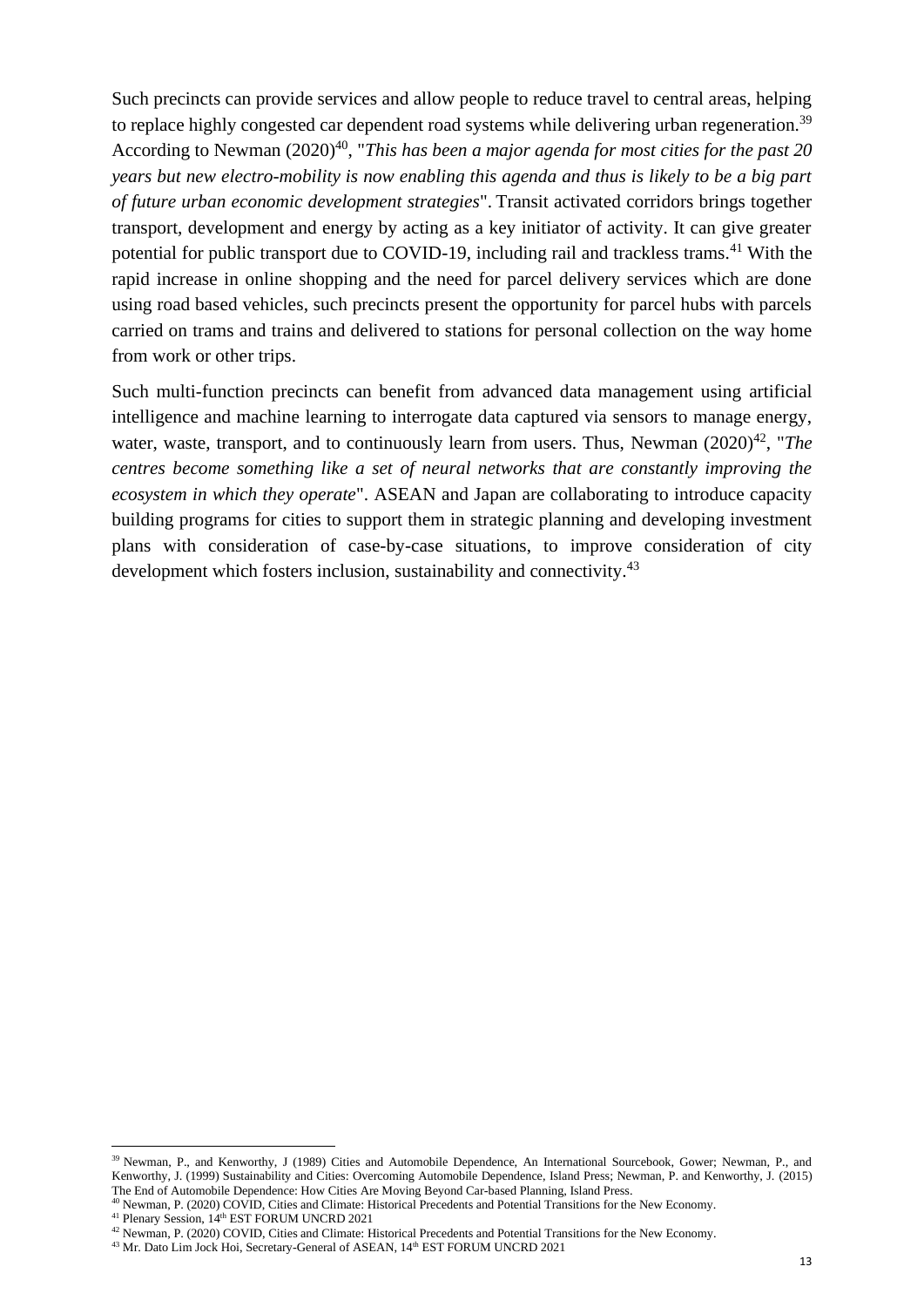# <span id="page-14-0"></span>**Best practices and lessons from mitigation of COVID-19 for resilient mobility in Asia**

In response to COVID-19 a range of protocols have been developed that seek to mitigate the negative effects while maintaining transit services in an effort to balance economic and public health outcomes. Measuring the effectiveness of such actions to mitigating the spread of the virus via shared transport is however difficult due to it being the early stages of the response and multiple efforts need to be coordinated across cities and nations.<sup>44</sup> Due to a number of complimentary factors, including the level of globalisation and interconnectivity of the world's peoples, the COVID-19 virus spread rapidly with some promising examples of digitisation and electrification facilitating rapid responses.<sup>45</sup> For instance Singapore successfully utilised digital services for disease surveillance to inform and implement public instructions and policies to curb the spread of the virus.<sup>46</sup>

Rapid responses by authorities were shown to be critical in curbing the spread of the disease. The suspension of public gatherings and shared transport services, especially in emergency zones, was undertaken in cities around the world and shown to be an effective measure. Notably, shared transport modes were a key connector between Wuhan and surrounding cities. <sup>47</sup> During the pandemic countries and cities responded differently with nation-wide lockdowns in India,<sup>48</sup> reductions to shared transport activities by 80 percent in Hanoi, seat prebooking for trains in Beijing,<sup>49</sup> and in Guangzhou services were maintained with 50 percent capacity and increased as appropriate. 50

In many countries tracking measures were put in place that included location sign-in applications and track-and-trace applications using smart-phones. In Taiwan, citizens who were in hotspots or quarantine were tracked to improve virus-spread data and quarantine control respectively.<sup>51</sup> The tracking of citizens meant that virus-spreading hotspots could be identified and contained, including the closure of hubs exposed to the virus. The Taiwanese Government utilised 'disease logistics' and other data to enact quick and firm actions while maintaining transparency with the population – improving adherence of rules and demonstrating effective leadership. 52

Mask wearing, especially where social-distancing is not possible (such as in dense shared transport services), was quickly recognised as an effective prevention measure and adopted in many countries, with many denying access to shared transport services for people not wearing

<sup>&</sup>lt;sup>44</sup> Royal Academy of Engineering (2020) A rapid review of the engineering approaches to mitigate the risk of COVID-19 transmission on public transport, National Engineering Policy Centre, Royal Academy of Engineering.

<sup>&</sup>lt;sup>45</sup> Walcott, D. (2020) How the Fourth Industrial Revolution can help us beat COVID-19, World Economic Forum; Sehmi, G. (2020) Three emerging digital technologies for the new normal in transport, World Bank Blogs

<sup>46</sup> Pung, R. (2020) Effectiveness of Containment Measures Against COVID-19 in Singapore, Epidemiology, Cambridge University

<sup>&</sup>lt;sup>47</sup> Zheng, R., Xu, Y., Wang, W., Ning, G. and Bi, Y. (2020) Spatial transmission of COVID-19 via public and private transportation in China. Travel Medicine and Infectious Disease; Jiang, F., Deng, L., Zhang, L., Cai, Y,. Cheng C. and Xia, Z. (2020) Review of the clinical characteristics of coronavirus disease 2019 (COVID-19). Journal of General Internal Medicine

<sup>48</sup> Gettleman, J., and Schultz, K. (2020) Modi Orders 3-Week Total Lockdown for All 1.3 Billion Indians, The New York Times

<sup>49</sup> Xinhuanet.com (2020) Beijing Metro Pilots Peak Station Entry Reservations. Xinhuanet.com.

<sup>&</sup>lt;sup>50</sup> Tran, T., Le, T., Nguyen, T. and Hoang, V. (2020) Rapid response to the COVID-19 pandemic: Vietnam government's experience and preliminary success, Journal of Global Health; ITDP (2020) How China Kept Transit Running During Covid-19, Institute for Transportation and Development Policy.

<sup>&</sup>lt;sup>51</sup> Wang, C. (2020) Response to COVID-19 in Taiwan Big Data Analytics, New Technology, and Proactive Testing, JAMA Network, Journal of the American Medical Association.

<sup>52</sup> Chen, S. (2021) Taiwan's experience in fighting COVID-19, Nature Immunology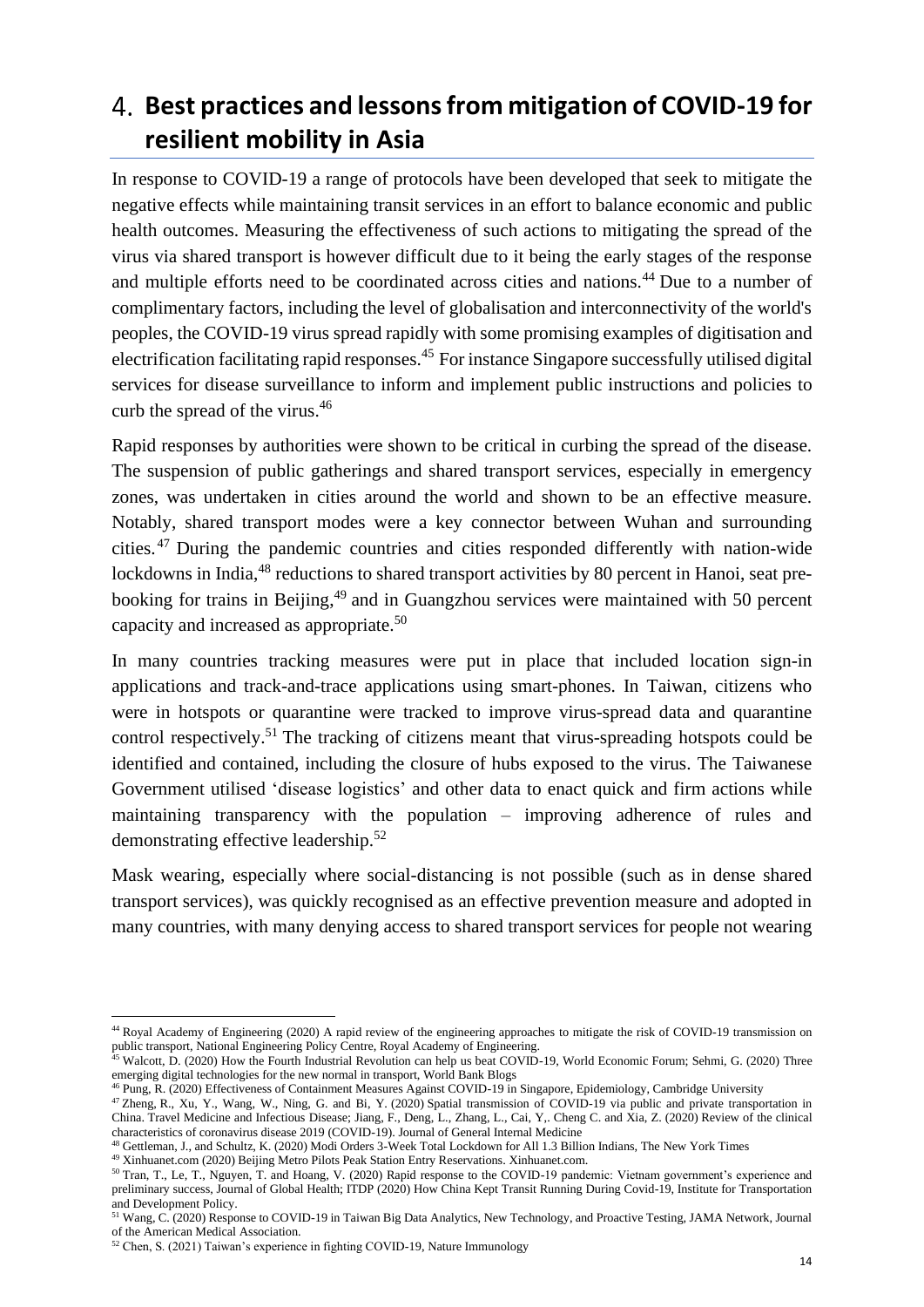a mask.<sup>53</sup> Other entrance-control measures include body temperature checks, such as for shared transport passengers in order to quickly identify those that may be symptomatic. Initially this was done through wide implementation of manual checking of temperatures at station entrances using digital thermometers, and in the later stages this was replaced by the use of cameras to monitor entire passengers passing through the station, as shown to be effective in Wuhan. 54

The cleaning of shared transport service vehicles to avoid transmission of disease is critical both during and after a pandemic, with a number of promising new options emerging. For instance, anti-microbial coatings which have been shown to kill the COVID-19 virus have been employed in the underground system in Singapore. The coating lasts up to 180 days (depending on wear) and can maintain train carriages as microbially clean after daily use, only requiring monitoring of high wear areas such as grasping poles and handles which require more layering or additional sanitation. <sup>55</sup> Improved ventilation in stations and vehicles can improve air freshness, decreasing the prevalence of viruses and other unwanted contaminants in the air.<sup>56</sup> In China, public buses have been outfitted with virus mitigation AI systems to detect fever and alert the driver, and use filtration systems to sterilise the air using UV light that can sterilise the bus's air in twenty minutes.<sup>57</sup>

Together with methods to sterilise and clean shared transport vehicles and stations efforts are also underway to reduce the peak loading of passengers. For instance the UK Government is considering staggering work hours to spread the commuter transit load on the system,<sup>58</sup> while Singapore has already normalised flexible working hours and the government is now encouraging greater uptake<sup>59</sup> – which will decrease congestion and hence lower rider density, disease transmissibility and overall transport system investment. <sup>60</sup> Reduction of transit loads reduced the level of interaction between people and reduces the chance of virus transmission. Additional measures include contactless payment methods in stations and on shared transport services to eliminate the use of physical currency that can carry viruses.

<sup>53</sup> Howard, J., Huang, A., Li, Z., Tufekci, Z., *et al* (2021) An evidence review of face masks against COVID-19, Proceedings of the National Academy of Sciences of the United States of America; Brooks, J. and Butler, J. (2021) Effectiveness of Mask Wearing to Control Community Spread of SARS-CoV-2. JAMA. 2021:325.

<sup>54</sup> Glover, C. (2021) China to Roll Out Temperature-Taking Infrared Cameras, TechMonitor.

<sup>55</sup> CNA Insider (2020) How COVID-Safe Is Public Transport? Buses, Trains & The Coronavirus, CNA Insider.

<sup>56</sup> Shen, J. (2020) Prevention and control of COVID-19 in public transportation: Experience from China, *Environmental Pollution*, Volume 266, Part 2, November 2020.

<sup>57</sup> Ingham, L. (2020) Coronavirus-fighting smart bus rolled out in China, Verdict

<sup>58</sup> BBC (2020) Coronavirus: Staggered work times considered when lockdown eases, British Broadcasting Corporation

<sup>59</sup> Zoey, L. (2021) Back to the office: 7 things you need to know as Singapore shifts to more flexible way of working amid COVID-19, Channel News Asia

<sup>60</sup> Government of Singapore (2021) Updated safe management measures at workplaces, Government of Singapore.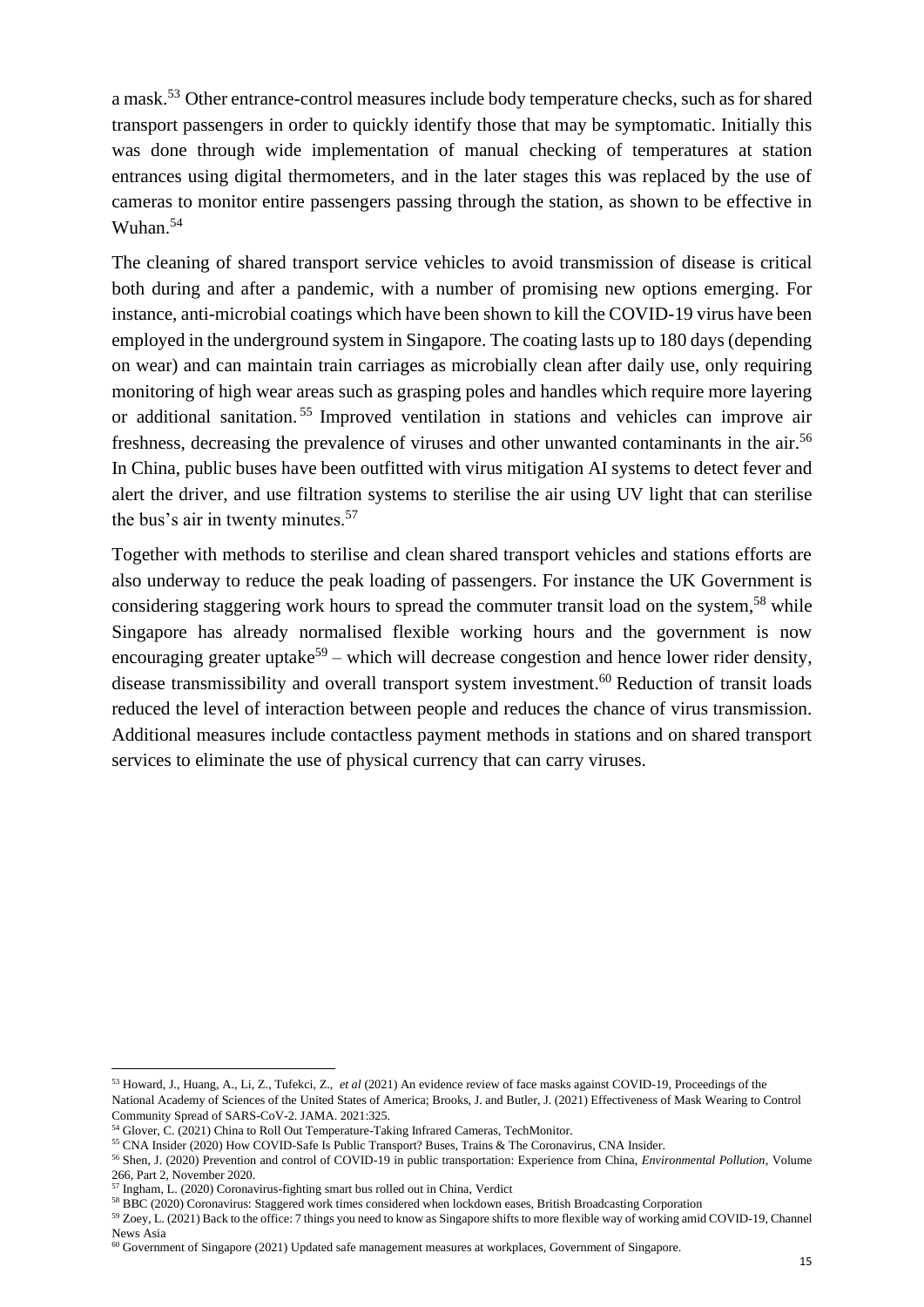# <span id="page-16-0"></span>**Trends and stakeholder roles in shared transport in postpandemic Asia**

### <span id="page-16-1"></span>*A shift in priorities*

After transit systems were so severely impacted by considerations to reduce virus to human interaction, there will remain human behavioural considerations in the design of systems. Particularly in attempts to taper COVID-19 spread while countries aim to return to normal economic operation, changes in use of transport systems will occur to maintain public health, which are likely to lead to overall increased ridership compared to pre-pandemic levels. Physical infrastructure developments may include wider sidewalks, pedestrianized streets, dedicated bike lanes, electric scooter pathways or car-free zones.

Digital resources can improve the use of these systems by improving ability for planning and trip coordination and hence efficacy and efficiency of the systems. Government will serve a major role in orchestrating these changes, while third-party stakeholders can provide supportive technical and specialist input. In their COVID-19 infrstructure response, The Philippines Government increased the promotion of 'active transport' such as walking and cycling, having developed over 500km of bike lanes in 2021.<sup>61</sup>

The Ministry of the Environment of Japan has initiated the development of an online platform on sustainable and resilient recovery from COVID-19, with support from the UNFCCC, that is being managed by the Institute for Global Environmental Strategies (IGES). The platform provides a comprehensive list of initiatives that countries are implementing as part of COVID-19 response and recovery efforts.<sup>62</sup> A recent survey conducted by UNESCAP identified a number of key priorities of governments and experts, as part of such recovery efforts, including:<sup>63</sup>

- − The protection of transport workers.
- Adaption to changes in the transport market behaviour.
- − Strengthening cross-border connectivity.
- − Supporting economic growth, including job creation.
- − Increasing the resilience of freight transport.
- Improving digitalization of transport services.
- Integrating decarbonization and sustainable transport.

According to Earley and Newman<sup> $64$ </sup>, such intentions can be aggregated into three main categories of ways to help countries move towards improved connectivity in Asia-Pacific, namely:

<sup>&</sup>lt;sup>61</sup> Mr. Artur P. Tugade, Secretary of Transport, Government of the Philippines, 14<sup>th</sup> EST FORUM UNCRD 2021

<sup>&</sup>lt;sup>62</sup> IISD (2020) Ministerial Launches "Platform for Redesign" to Overcome Climate Change, COVID-19, International Institute for Sustainable Development.

<sup>&</sup>lt;sup>63</sup> Ducrest, A. (2020) Regional Transport Cooperation in Asia and the Pacific. In: Intergovernmental 13th Regional Environmentally Sustainable Transport Forum in Asia, United Nations Center for Regional Development, Nagoya.

<sup>&</sup>lt;sup>64</sup> Earley, R., and Newman, P. (2021) Transport in the Aftermath of COVID-19: Lessons Learned and Future Directions, Journal of Transportation Technologies, Vol. 11 No. 2, April 2021.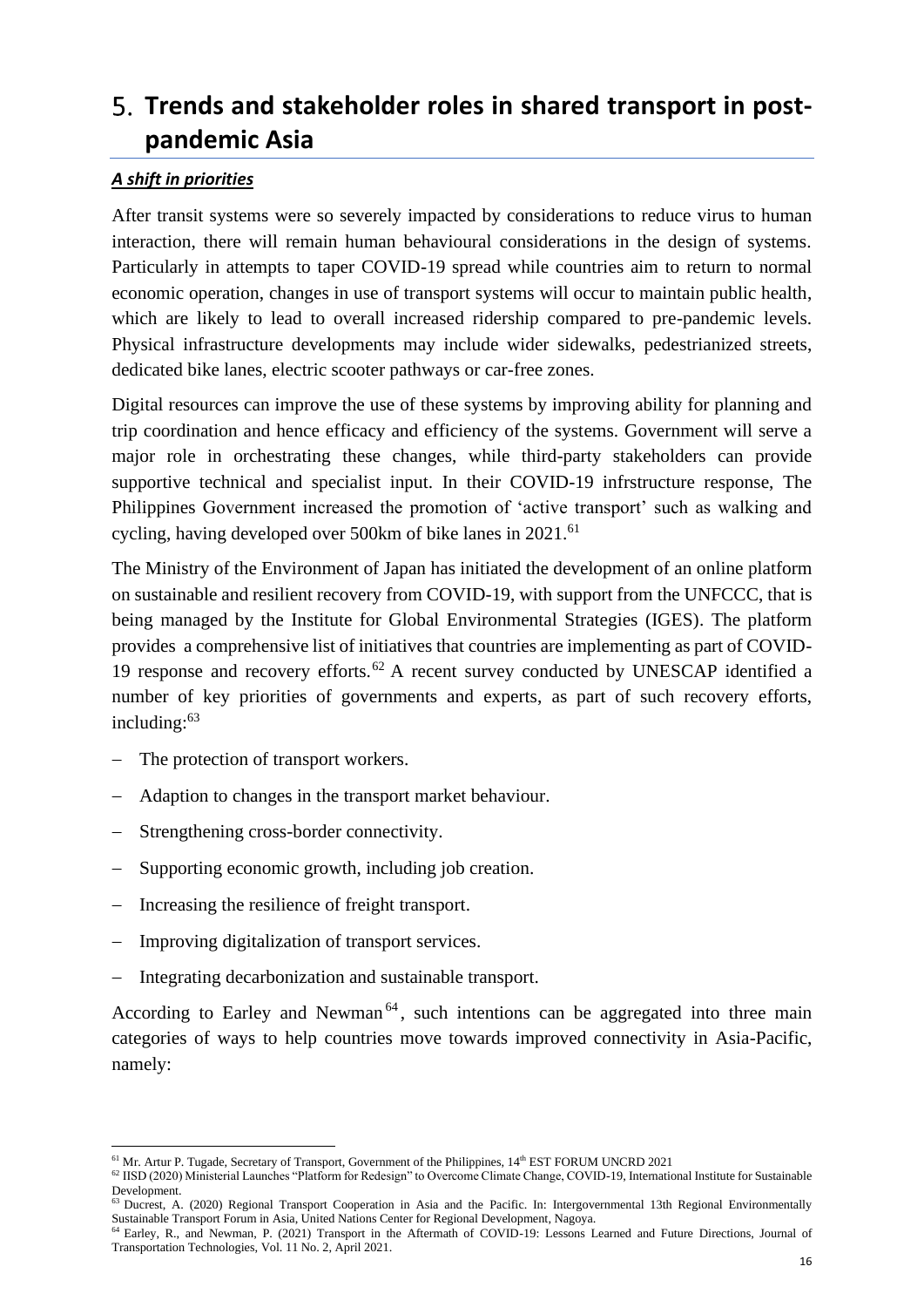- 1) Digitalization: This involves harnessing smart infrastructure, paperless trade, distributed ledgers, and intelligent transport/logistics options.
- 2) Resiliency: this involves taking advantage of multi-modality, operational connectivity, and transport facilitation at borders.
- 3) Decarbonization: This involves making better use of rail, waterborne transport, energy efficiency and renewable energy.

As a result financial institutions are increasing their support of such actions as part of agendas to achieve "Net Zero" outcomes (referring to net zero greenhouse gas emissions mainly) that are quickly becoming necessary to attract investment.<sup>65</sup> Very low interest rates are also now available and the era of building back with the Paris Agreement and the SDG's as the agenda, is now much clearer.<sup>66</sup> However, nations must work out what this means in their infrastructure programs.

#### <span id="page-17-0"></span>*A Focus on Net-Zero Transport*

Public and private sector decision-makers are experiencing rapidly increasing economic pressure to diversify urban and regional travel *away* from automobile dependence.This has been made explicet as part of COVID-19 restrictions where cities have seen substancial improvements in urban air quality. There have been many rationales for overcoming automobile dependence over the years,  $67$  but the most cogent in the days of climate change policy is the need for net zero cities (Seto *et al*, 2021)<sup>68</sup>. Net Zero Cities are designed to contribute to reducing greenhouse emissions to less than 50 percent of the 2005 level by 2030 and by 100 percent by 2050.

These targets set an ambition agenda considering that current city infrastructure will need to begin the transition to low carbon options across entire cities in the near term to meet the 2050 goal rather than maintaining business-as-usual. This is a powerful agenda for cities. In the quest for zero-carbon outcomes, city-regions around the world are considering or embarking on programs to convert automobile dependant urban fabric towards a spatial template more amenable to the needs of public and active travel users as well as shifting to renewables-based electromobility. 69

The need to intensify land development along main roads and enable a more comprehensive shared transit system is something that has happened in the past as cities began to spread out after the industrial revolution. The streets were often called 'Boulevards' and this has become a core concept in transport planning that tries to do more than just increase traffic flow down a corridor. Invariably such extra qualities are about local place and amenity with an emphasis on landscaping, cultural artifacts and walkability. A new approach to boulevards is needed on main roads where a combination of urban regeneration and improved transit is required that

<sup>65</sup> Earley, R., and Newman, P. (2021) Transport in the Aftermath of COVID-19: Lessons Learned and Future Directions, Journal of Transportation Technologies, Vol. 11 No. 2, April 2021.

<sup>66</sup> Newman, P. (2020) COVID, Cities and Climate: Historical Precedents and Potential Transitions for the New Economy

<sup>67</sup> Newman, P. and Kenworthy, J. (1989) Cities and Automobile Dependence, an International Sourcebook; Gower: Aldershot, UK: Newman, P. and Kenworthy, J. (199) Sustainability and Cities: Overcoming Automobile Dependence; Island Press: Washington, DC, USA; Newman, P. and Kenworthy, J. (2015) The End of Automobile Dependence: How Cities Are Moving Beyond Car-based Planning; Island Press: Washington, DC, USA.

<sup>68</sup> Seto K, Churkina G, Hsu A, Keller M, Newman P, Qin B, Ramaswami A (2021) From Low- to Net-Zero Carbon Cities: The Next Global Agenda, Annual Review of Environment and Resources 46:23.1–23.39

<sup>&</sup>lt;sup>69</sup> Newman, P. and Kenworthy, J. (2015) The End of Automobile Dependence: How Cities Are Moving Beyond Car-based Planning; Island Press: Washington, DC, USA; Newman, P., Hargroves, K., Desha, C. and Izadpanahic, P. (2021) Introducing the 21st Century Boulevard: A Post-Covid Response to Urban Regeneration of Main Road Corridors, Current Urban Studies: Vol.9 No.3.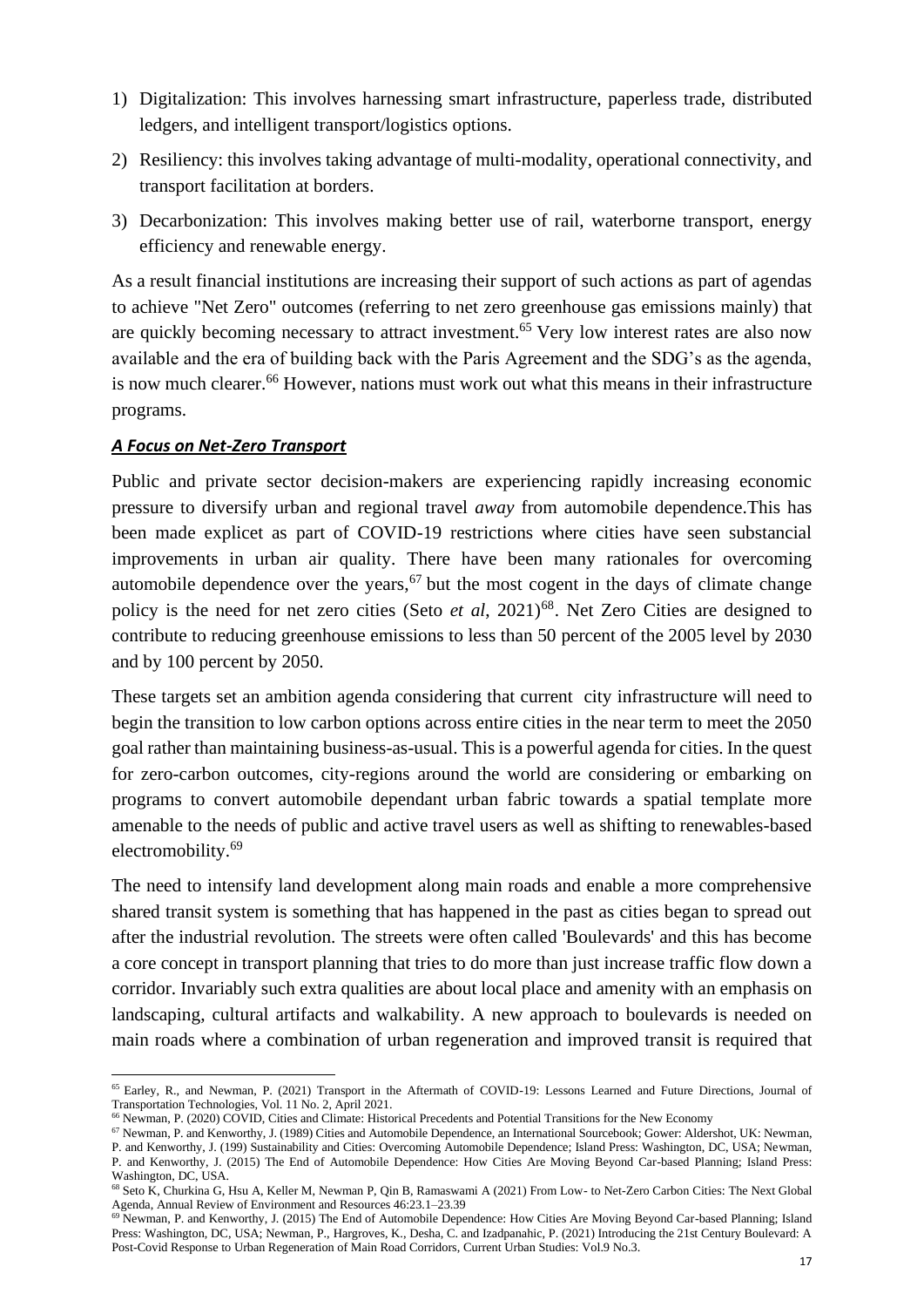involves tram-based corridor transit. In today's world of net zero cities such a tram-based boulevard needs to use renewable electricity for both the transit and the station precincts, creating net zero corridors that can expand into their surrounding suburbs.<sup>70</sup> An increasingly popular template for these new boulevards involves what we refer to as 'urban corridor intensification', which is the intensification of land uses around urban and suburban arterial roads, and the retrofit of those roads with low-cost transit infrastructure that represents a significant upgrade from the limited capacity and speed of conventional buses.

The intensification process is inherently needing to be a place-based approach that creates outcomes from the many groups of people committed to the corridor. This has become known as 'Movement and Place' strategies and developed initially out of corridor planning undertaken by Transport for London.<sup>71</sup> The journey of a city to reduce its automobile dependence and at the same time create a transition to a net zero city, will involve learning from other cities and finding its own relevance and appropriate technology.

There are however pitfalls that cities can fall into. Ultimately, as argued poignantly by **B**ertolini  $(2017)^{72}$ , the development of urban corridors with increasing densities and functional mix anchored by medium or high-capacity public transport infrastructure, not only depends on the recognition of the inherent synergies between transport and land use settings in such environments, but it must impact on their translation into policy priorities in both fields of planning. This will become even more evident when cities begin the transition to net zero outcomes and seek to make tram-based boulevards a key mechanism in how this can be achieved efficiently and with multiple benefits. It also depends on decision makers proactively identifying and critically appraising specific opportunities for change, whether that concerns funding, technology, public opinion, stakeholder alliances or market dynamics, and capitalising on them at suitable moments in time. The opportunity to learn from this in American and Australian cities is an obvious next step as well as the leap-frog opportunities in emerging cities where most urban development is occurring and where the need for net zero with SDG benefits will be even more important.<sup>73</sup>

Net Zero Carbon development is very much on the global agenda. It is often seen as something that needs large scale deployment of renewable energy in large solar farms or wind farms that feed green energy into existing centralised electricity grids. However, as in every previous era of technological innovation there are definitely changes to the urban system that will follow waves of technology change. The net zero technologies that are now fast becoming mainstream rooftop solar, batteries, electric vehicles, and smart technologies, all of which can be integrated to form clean and renewably powered precincts. These technologies work best when applied directly into the urban area that needs to go net zero as this will significantly save energy, time and space.

Different urban fabrics from central, inner, middle and outer suburbs through to peri-urban and rural villages, can each use these technologies in different ways. Fundamental will be the focus on a precinct scale that optimises the technologies but will depend on creative architecture and urban planning systems to enable the shared systems of delivery and shared local governance.

<sup>70</sup> Newman, P., Hargroves, K., Desha, C. and Izadpanahic, P. (2021) Introducing the 21st Century Boulevard: A Post-Covid Response to Urban Regeneration of Main Road Corridors, Current Urban Studies: Vol.9 No.3.

<sup>71</sup> Newman, P., Hargroves, K., Desha, C. and Izadpanahic, P. (2021) Introducing the 21st Century Boulevard: A Post-Covid Response to Urban Regeneration of Main Road Corridors, Current Urban Studies Vol.9 No.3.

 $^{72}$  Bertolini L (2017) Planning the Mobile Metropolis. Transport for People, Places and the Planet. Palgrave Macmillan, London, UK

<sup>73</sup> Ndlovu, V. and Newman, P. (2020) How Can Developing Cities Leapfrog into the Future with a Technology Like Trackless Trams*? Journal of Transportation Technologies*, 10, 198-213.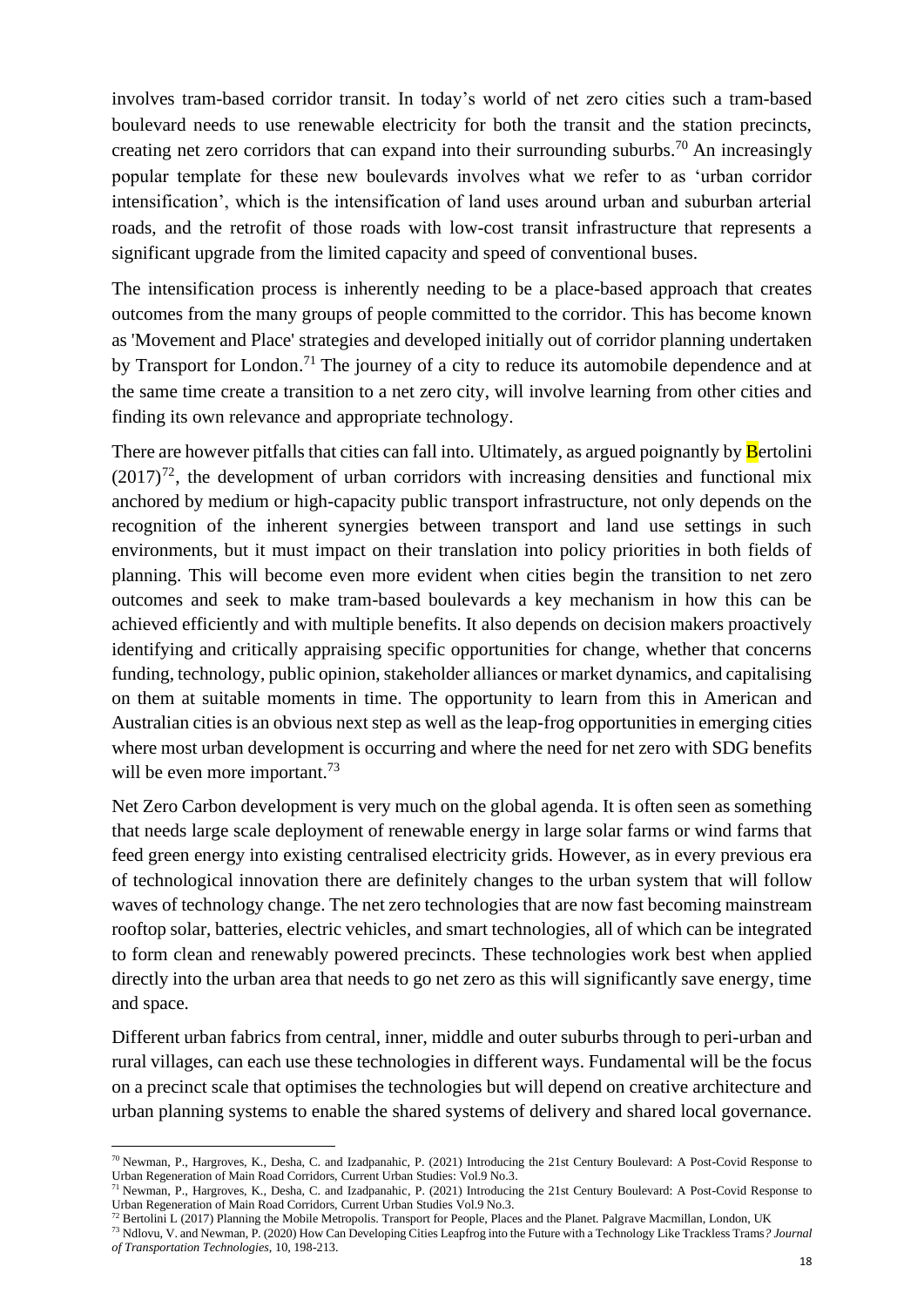The other important aspect of such a transition will be how to include people-positive and nature-positive outcomes as well as climate-positive outcomes.

Solar and wind in large centralied locations cannot be simple substituted for nuclear, coal or gas for a range of reasons. Solar and wind that is located in close proximity to consumption and supported is by storage (mostly from batteries in homes, business, communities and electric vehicles) are variable sources capable of supplying users virtually on demand at the lowest volume of energy required at a particular time in a particular location. Electric vehicles can also provide vehicle-to-grid (V2G) services from their batteries. How they fit into the distributed, transactive grid is beginning to emerge with substantial opportunities for transit vehicle fleets of electric buses, trains and cars or transit-based corridors with recharge hubs for all electromobility in station precincts.<sup>74</sup>

### <span id="page-19-0"></span>*The Role of Cities to Activate Stakeholders*

Cities are the heart of the effort to recover from the pandemic and will be critical in achieving a strong and robust response to COVID-19, building more intelligently, with increased collaboration and sharing of best practices.<sup>75</sup> Dr. Han Seung-Soo, Chair of the High-level Experts and Leaders Panel on Water and Disasters (HELP) claims that we are at a critical juncture in human history and that it is apparent that post COVID-19 cities must be more resilient to sudden shocks, such as pandemics, and to gradual changes, such as climate change. He states, 'Cities are containers of our society' where robust infrastructure is required to ensure safety, mobility and enhanced livelihoods for citizens.<sup>76</sup>

Over the last decade a number of cities have focused on responding to climate change through a range of programs and policies with part of this focus now shifting to COVID-19 recovery efforts, with many such efforts meeting both imperatives by delivering recovery outcomes that contribute to reduced greenhouse gas emissions and other social and environmental outcomes. Such efforts will include the adoption of new processes, technologies and partnerships which according to Newman (2020)<sup>77</sup>, "*will flow through the fabric of the city, just as it has in each other wave of innovation, with many setting their recovery agendas to achieve new goals and outcomes in zero carbon and zero poverty that will establish them as leaders*". This will call for a range of new stakeholder roles across the transport sector as the focus shifts away from providing infrastructure and services to private vehicle owners and towards the provision of clean, efficient and fast shared transport options that are designed around corridors of urban regeneration and economic development.

As with the rise of 'automobile dependence'<sup>78</sup> this shift will see the urban fabric that we take for granted forever altered. No longer will sprawling suburbs that are reliant on private vehicles dominate the minds of developers, but rather the attraction of vibrant precincts based around effective shared transport options that aggregate economic and social activity and provide expanded levels of accessibility. In particular the developing world will have the opportunity to leapfrog old technologies and capture numerous benefits associated with renewable energy, urban greening, electro-mobility, AI and data analytics, distributed ledgers, and a range of

<sup>74</sup> Newman, P. (2020) COVID, Cities and Climate: Historical and Potential Transitions for the New Economy, *Urban Science*, 4, 32.

<sup>&</sup>lt;sup>75</sup> Mr. Dato Lim Jock Hoi, Secretary-General of ASEAN, 14<sup>th</sup> EST FORUM UNCRD 2021; Mr. Bambang Susantono, Vice-President for

Knowledge Management and Sustainable Development, Asian Development Bank (ADB), 14th EST FORUM UNCRD 2021. <sup>76</sup> Dr. Han Seung-Soo, Chair of the High-level Experts and Leaders Panel on Water and Disasters (HELP), 14<sup>th</sup> EST FORUM UNCRD 2021 <sup>77</sup> Newman, P. (2020) COVID, Cities and Climate: Historical Precedents and Potential Transitions for the New Economy.

<sup>78</sup> Newman, P., and Kenworthy, J (1989) Cities and Automobile Dependence, An International Sourcebook, Gower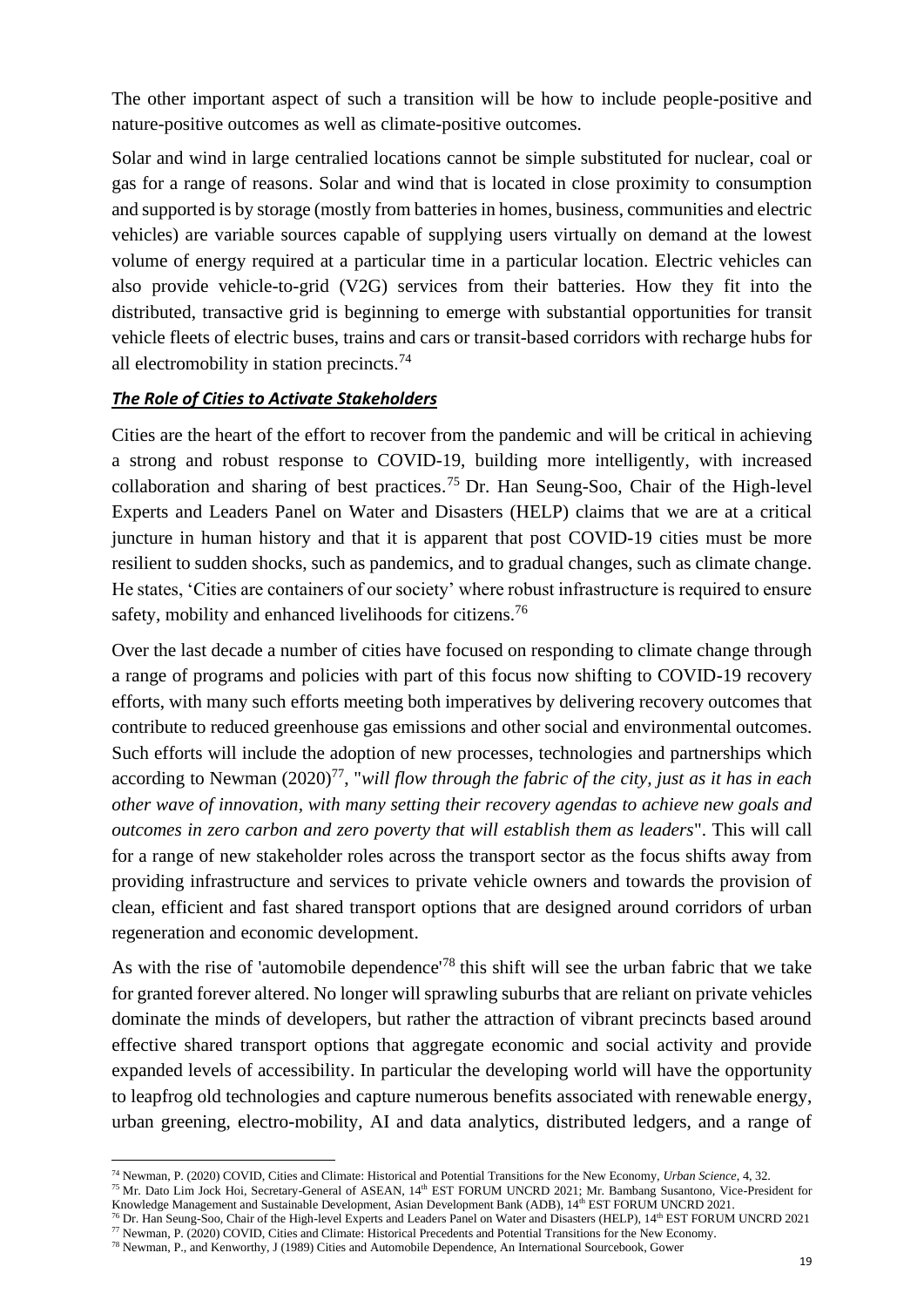enabling technologies. For instance China has led the way in mainstreaming many of these innovations and has captured the associated economic and social benefits.<sup>79</sup> According to Newman (2020)<sup>80</sup> such an approach has 5 key features, namely: relocalised centres; innovations tailored to the urban form; significantly lower car use; the development of symbiotic partnerships; and the renewal of the manuals of urban professionals.

When considering each of these features from the point of view of stakeholder roles in shared transport post-COVID the following is evident:

- 1) *Relocalised Centres*: With the rediscovery of the value of localisation as a result of COVID-19 mobility restrictions it is clear that healthy vibrant cities will be based around interconnected local centres that provide places to work, live and play.<sup>81</sup> Such a focus requires all involved in such centres to have a new relationship with the urban form, one that is far more proactive, inclusive and rewarding - which will provide common good outcomes and mobilise social capital to new levels. Stakeholders in such centres will be concerned with ensuring a safe, clean and productive system that exceeds the level of accessibility currently afforded by private vehicles. This will prompt greater civic involvement in a range of new areas, such as energy generation, storage and use, managed using smart systems.<sup>82</sup> These smart precinct systems can be linked along corridor (using advanced databases such as distributed ledgers) to provide a rich source of data for AI systems to ensure effective operation and response to outlier events.
- *2) Tailored innovations:* Rather than adopting a one size fits all approach to cities each urban place will have its own combination of innovations that suits the people living and working there,<sup>83</sup> calling for different approaches to stakeholder engagement. For instance, dense urban centres will likely build on the enhanced accessibility available from walking to create multiple destinations shrouded with greenery and equipped with the latest smart city technologies. Corridor based transit city fabrics will likely focus on creating a system of renewable energy innovations to seamlessly deliver clean and cheap energy to vehicles, homes and businesses. Depending on the focus of the place the level of engagement and involvement of those interacting with it will change calling for flexible and inclusive governance mechanisms.
- 3) *Less Car Dependant:* The shift away from automobile dependence is likely to bring a different form of social interaction in the world's cities, changing from one where people travel in their own isolated pods between destinations to one where interaction and engagement with others is easy and supported along the journey. It is likely that when people move out of cars and enter the social fabric of a vibrant city they are more likely to be engaged with that community, and more likely to engender a sense of responsibility and contribution to the quality of life of all that live and visit there. However it will be important for smart technologies to be used to ensure safety, cleanliness, and effective operation of

 $^{79}$  Gao, Y., Kenworthy, J., Newman, P., and Gao, W. (2017) Transport and mobility trends in Beijing and Shanghai: Implications for urban passenger transport energy transitions worldwide. In Urban Energy Transitions, 2nd ed.; Droege, P., Ed.; Elsevier: Berlin, Germany, 2017.

<sup>80</sup> Newman, P. (2020) COVID, Cities and Climate: Historical Precedents and Potential Transitions for the New Economy.

<sup>81</sup> Newman, P., Davies-Slate, S., Conley, D., Hargroves, K., and Mouritz, M. (2021) From TOD to TAC: Why and How Transport and Urban Policy Needs to Shift to Regenerating Main Road Corridors with New Transit Systems. Urban Science. 2021; 5(3):52.

<sup>82</sup> Newman, P. Density, the Sustainability Multiplier: Some Myths and Truths with Application to Perth, Australia. Sustainability 2014, 6, 6467–6487.

<sup>83</sup> Newman, P. and Kenworthy, J. (19999) Sustainability and Cities: Overcoming Automobile Dependence; Island Press: Washington, DC, USA.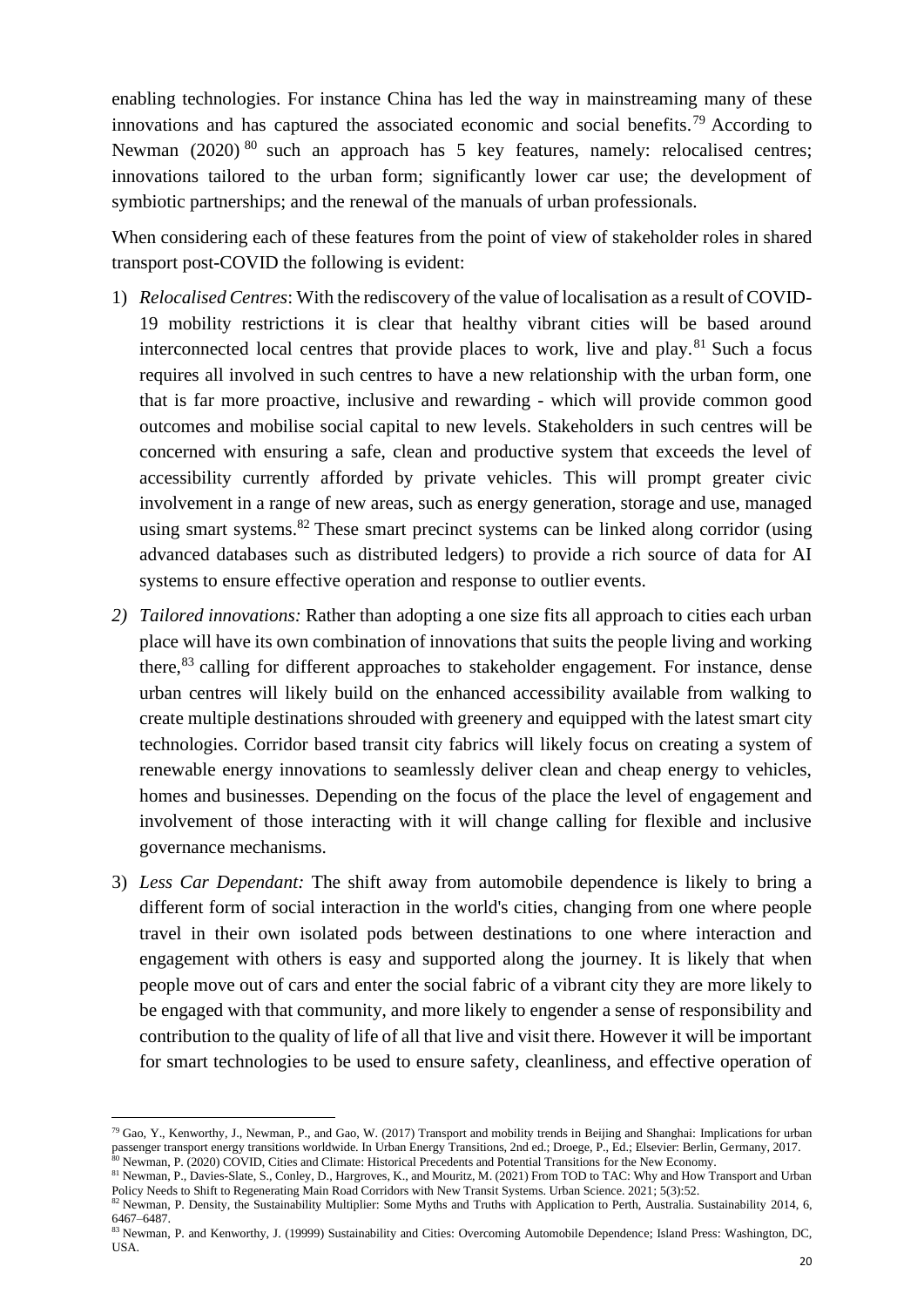such spaces along with the infusion of arts and cultural artefacts to catalyse interaction and create safe and welcoming spaces.

- *4) Symbiotic Partnerships:* The shift towards vibrant transit precincts and away from automobile dependent sprawling cities will require new partnerships to secure the funding, expertise and collaboration required. In this new model long-term value is created and maintained largely by those that live, work and visit the precinct,  $84$  rather than by transient interests seeking to capitalise on sporadic periods of economic activity across a city. In order for complex precincts to function a package of symbiotic innovations and technologies will need to be created and adapted, calling for equally symbiotic partnerships<sup>85</sup> which will call for community based approaches.<sup>86</sup> Such approaches have been shown to deliver long term effective governance and financing arrangements to be built and maintained.<sup>87</sup>
- *5) Renewal of Urban Manuals:* With a shift in development mindset towards interconnected precincts along effective shared transport corridors will come the need to renew the manuals used to create the urban form. Similar to the new approach to urban development this will call for a new approach to the development of such manuals and call for engagement and involvement from a range of new stakeholders.

<sup>86</sup> Hartz-Karp, J. and Marinova, D. (2012) Methods for Sustainability Research; Edward Elgar: London, UK.

<sup>84</sup> Sharp, D. (2018) Sharing Cities for Urban Transformation: Narrative, Policy and Practice. Urban Policy Res. 2018, 1–14.

<sup>85</sup> Newman, P. (2020) COVID, Cities and Climate: Historical Precedents and Potential Transitions for the New Economy.

<sup>87</sup> Salter, R., Merson, J., Rauland, V., Odell, P., and Sharp, D. (2019) Engaging Local Communities. In: Decarbonising the Built Environment: Charting the Transition; Newton, P., Prasad, D., Sproul, A. and White, S. *eds*.; Palgrave Macmillan: Singapore.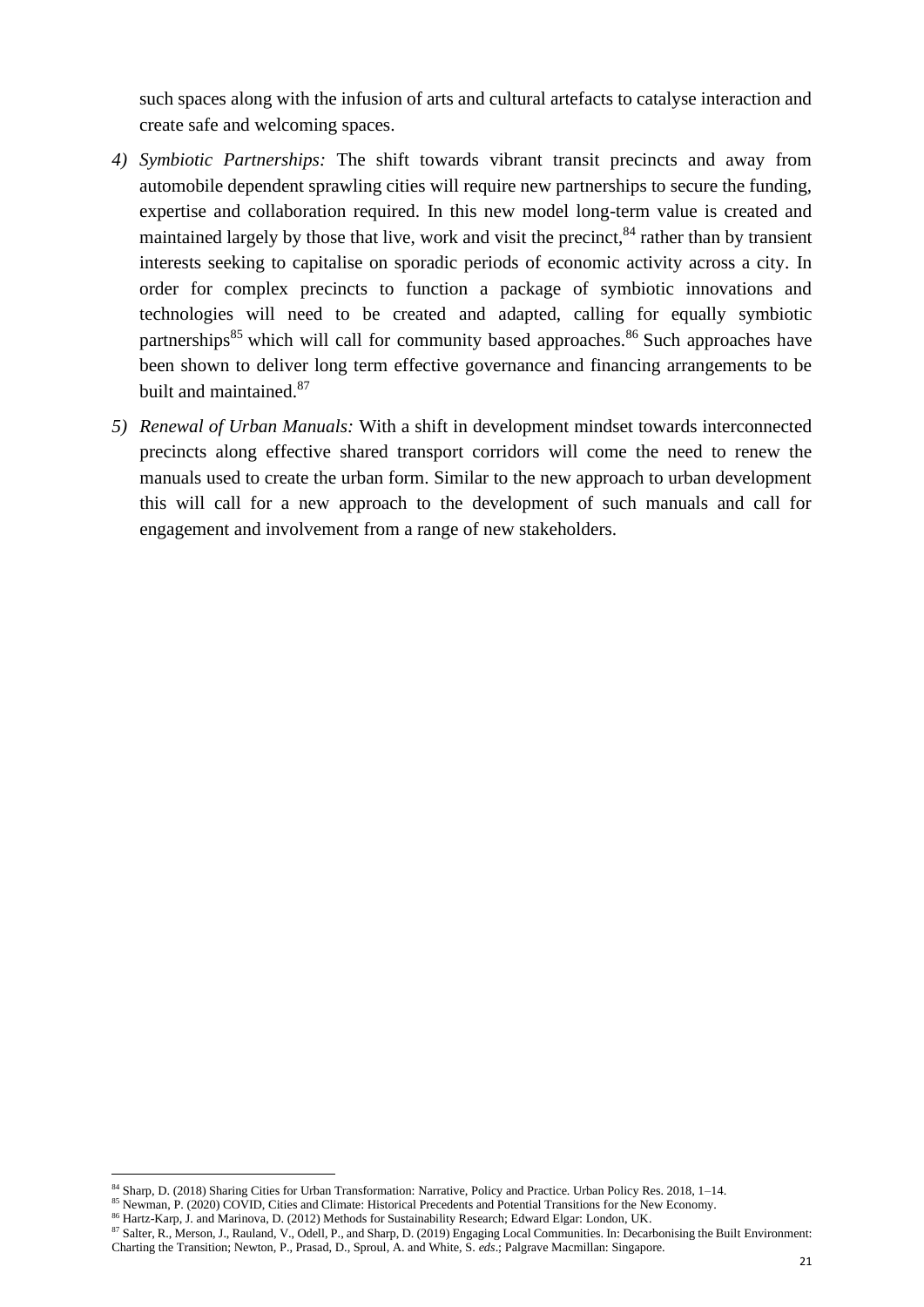# <span id="page-22-0"></span>**Conclusions and Recommendations**

### <span id="page-22-1"></span>*Overall perspective*

The growth of cities has been the basis of civilization and cities will now need to create a new future post-Covid. Due to the Covid pandemic, things that were ripe for change now have a new opportunity to be mainstreamed. Perhaps the world can create a new future that addresses the two big agendas of our day in an integrated way: zero carbon and zero poverty. What is certain is that transport wil play a big part in that transition and that it will need to be sustainable, shared and resilient. The innovations outlined in this paper and which appear to be critical to this agenda include:

- − Distributed renewable energy and batteries, as well as technologies that create distributed energy markets;
- − Electromobility and especially the associated new electric transit and e-micromobility, as well as the old but tried and true walkability;
- − Smart city technology that enables all of these innovations to be integrated, to work better and to create the ecosystems of cities and regions as neural networks that learn and grow, showing us how to make each place in a city or region achieve zero carbon–zero poverty outcomes.

These changes are essentially integrated and can all be cost-effective, as they have shown their prowess at supporting economies in the time of this COVID pandemic. The hydrogen innovations are being targeted by many governments as an important opportunity for industry are unlikely to be much use for land transport but will be important for shipping and aviation. These may rapidly move to be ing cost-effective as they move beyond demonstration phases.<sup>88</sup> But the vast majority of new transport investment over the next two decades will be in electromobility and how it is best applied to cities and regions using zero carbon power. Investment will need to have assessment processes that enable rather than drive-away these innovations. Such changes will need new partnership processes that enable all levels of government to work with private finance and business, in close collaboration with communities, whose local values need to drive all development and help create local enterprises.

These processes will be a challenge for all urban leaders, professionals and politicians who must do more than simply wait for such technologies to solve everything. The need will be for solutions that combine this cluster of technologies with locally-oriented designs relevant to dense city centres, inner-city corridors, suburban centres with estates for various functions, and periurban, rural and remote villages. The human qualities and natural qualities of each place will be at the heart of how these new technologies can create relocalised places and connected corridors between places using these new technologies.

Transport professionals will soon see that they need to rapidly change the manuals of modernism built on a fossil fuel era and are still so prevalent in all engineering designs and statutory regulations. This will be a requirement from all politicians but must be delivered by professionals. It is critical that this happens quickly or else they will miss their early chances

<sup>88</sup> Geels, F., Schwanen, T. and Sorrell, S. (2017) Sociotechnical transitions for deep decarbonization. *Science*, 357, 1242–1244.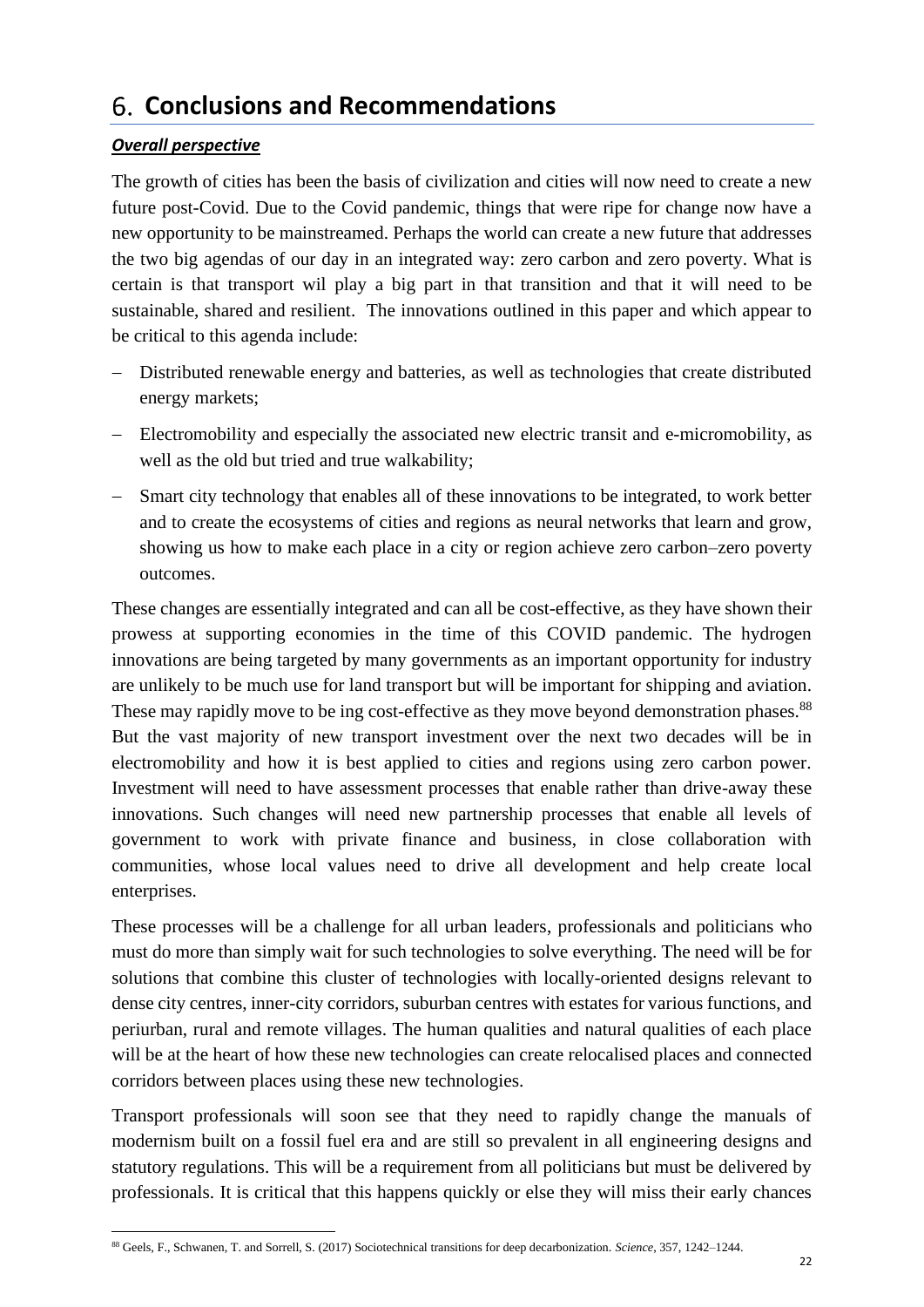to be part of the next economic wave. Places that can quickly focus on how to mainstream their new planning and assessment systems to create new centres of zero carbon–zero poverty urbanism are likely to be the new post-Covid economy winners. 89

#### <span id="page-23-0"></span>*Looking to the Future*

The perspectives of the past thirty years may not work for the next thirty, especially as new technology for mobility is likely to be quite different to anything we have had before. There is a major change in energy from concern about oil scarcity driving our original research to a situation where oil is simply being replaced by electro-mobility in all its forms. Disruptive technologies abound and are multiplying in an unprecedented way across the whole transport field: burgeoning bike and car sharing schemes, e-scooters and other rapidly developing micromobility, Uber, Lyft and other similar transportation network companies, new kinds of electric cars and trucks including hydrogen fuel cells, autonomous cars and more. All of these systems are going to have respond to climate change as well as the historic issues of automobile dependence.<sup>90</sup>

Autonomous vehicles (AV's) providing 'mobility as a service' (MaaS) are touted as transforming our cities given they are expected to run on clean energy and be much safer so will eliminate many of the automobile's problems. However, AVs are just as likely to cause greater congestion issues. The important lessons we have learnt are that cities are shaped always by the human limits related to their travel time budgets and the urban system is likely to adjust to whatever is provided in transport and land use to ensure that this travel time daily limit is maintained. This will shape our cities in the future as it has in the past. The question is whether AV's are going to help solve such travel time issues as well as its claims of reduced pollution and safety improvements. The opportunities provided by AV's are its potential to be electric and to provide for transport demand without needing to own a car. Electric vehicles of all kinds will be needed without doubt to help solve the oil problem, but automobile dependence problems have always been about much more than oil. However, the same issues of automobile dependence as the past thirty years may exist depending on what kind of autonomous transport and what kind of urban fabric can be provided.

The purely automobile-based autonomous system will no doubt increase vehicle kilometers of travel (VKT) and urban sprawl will be given something of a boost if they save some time (though the history of transportation planning to save time has failed, rather, any time advantages have just been used to travel further). In any case, any possibility of time advantages will only happen if road capacity is increased to accommodate the increased VKT associated with demand-responsive vehicles looking for passengers. This is a major issue as the ability to increase road capacity further is very difficult politically if roads are used to obliterate large amounts of developed urban fabric or they will need to have tunnels built at huge expense.

Already it appears that Uber and Lyft are causing increases in VKT as they provide a better service than transit in some cities. TNCs such as Uber and Lyft combined with taxis are exceeding the total use of local bus services in the United States.<sup>91</sup> Schiller (2016) in turn

<sup>&</sup>lt;sup>89</sup> Landry, C. (2019) Advanced Introduction to The Creative City; Edward Elgar: Cheltenham, UK.

<sup>90</sup> Newman, P., Beatley, T. and Boyer, H. (2017) Resilient Cities: Overcoming Fossil Fuel Dependence; Island Press: Washington, DC, USA.

<sup>91</sup> Schaller, B. (2018) The New Automobility: Lyft, Uber and the Future of American Cities; Schaller Consulting: New York, NY, USA.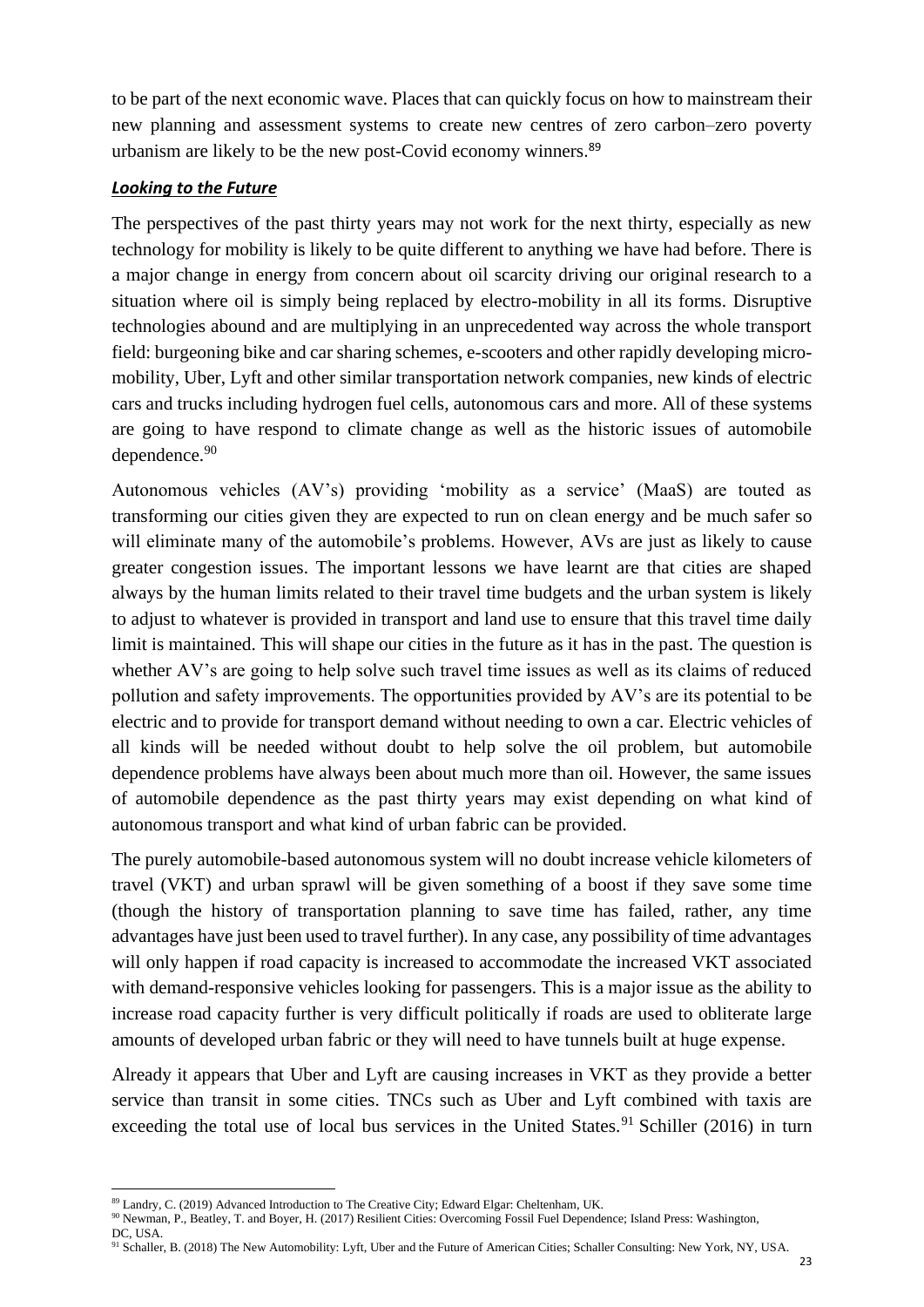provides a comprehensive and sobering review of the problems of unbridled use of AV's, which peels off some of the gloss and hype surrounding present discussions about them $92$ .

There will also be another problem. We would suggest that there will be strong reactions to excessive numbers of AV's in walking and transit city fabrics where walkability is needed because they threaten to wind back the gains in livability in such areas, that were hard fought by citizen groups and city governments over the last 30 years.<sup>93</sup> It is likely that most areas will ban AV's from high quality walkable areas as they simply will not be able to move through heavily pedestrianized areas. If AV's are channelled down a main road at high speed with no distance between them (as suggested) they will form an impenetrable wall worse than most freeways. So perhaps AV's will only be useful in outer areas which are built around cars, i.e. automobile dependent suburbs. If AV's simply strengthen the automobile dependence of a city on the fringe, this will rapidly reduce the ability to provide a better urban future as urban regeneration and transit investment are drained into urban sprawl as has now been shown over and over to be a serious issue. These are the same issues we faced 30 years ago but had begun to think we had seen a big change away from such automobile dependence.

There is another kind of autonomous transport that can be used to create 'Transit Urban Fabric' and which can still make the best of opportunities of the smart technologies that enable vehicles to be guided: BRT, LRT and Trackless Trams. All three, now called mid-tier transit, are electric and have various levels of autonomous and guidance technology enabling them to run fast along main roads. This can significantly increase capacity (up to 6 lanes of car-based traffic) and with their innovations that prevent noise and emissions they can enable development around stations due to their ability to unlock land value.<sup>94</sup>

Used to create 'Transit Activated Corridors' such a system can provide a much faster and more attractive ride quality along most corridors than bus-based systems - along old main roads that have lost their transit or new main roads needing a better system; especially will this work if done in partnership with private developers who can build innovative precincts around stations. They can be used in combination with shared mobility shuttles and micro-mobility for last mile connectivity <sup>95</sup> and could in fact be financed through associated land development at stations.<sup>96</sup> They could also be a key step in the transition to Net Zero Cities as each part of the transport and land development system can be electric and solar-based. <sup>97</sup>

Such Transit-Activated Corridors would be greatly enhanced by a city governance system that created these systems of transit and density along main roads. Such corridors would be turned into urban boulevards by closely coordinated governance via planning and transit agencies, rather than through the longstanding traffic engineering practices of traditional road agencies.

 $92$  Schiller, P. (2016). Automated and Connected Vehicles: Hype or Hope. World Transport Policy and Practice, 22, 28-44.

<sup>93</sup> Newman, P. (2019) Driverless vehicles and pedestrians don't mix. So how do we re-arrange our cities? The Conversation, 28 November 2019.

<sup>94</sup> Newman, P., Davies-Slate, S., Conley, D., Hargroves, K., and Mouritz, M. (2021) From TOD to TAC: Why and How Transport and Urban Policy Needs to Shift to Regenerating Main Road Corridors with New Transit Systems. Urban Science. 2021; 5(3):52.

<sup>95</sup> Glazebrook, G. and Newman, P. (2018) The City of the Future. *Urban Plan*. 2018, 3, 1–20.

<sup>96</sup> Newman, P., Davies-Slate, S. and Jones, E. (2017) The Entrepreneur Rail Model: Funding urban rail through majority private investment in urban regeneration. Res. Transp. Econ. 2017, 67, 19–28;

<sup>97</sup> Newman, P., Davies-Slate, S., Conley, D., Hargroves, K., and Mouritz, M. (2021) From TOD to TAC: Why and How Transport and Urban Policy Needs to Shift to Regenerating Main Road Corridors with New Transit Systems. Urban Science. 2021; 5(3):52.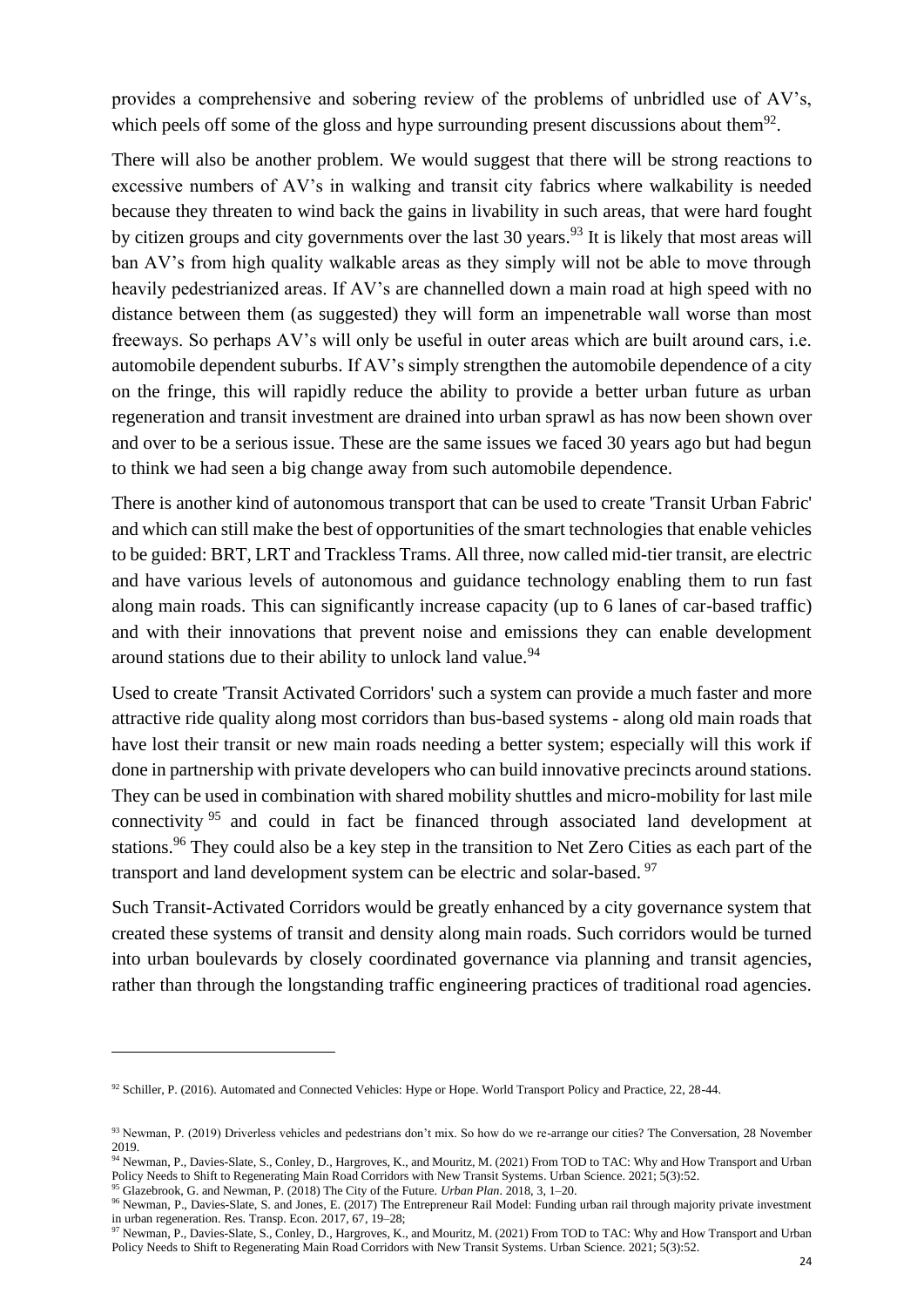This is being done in European cities using Sustainable Urban Mobility Plans (Eltis, 2016)<sup>98</sup>. The extent of these changes will depend as always, on the politics of how how much automobile dependence is wanted over transit, walkability and dense urbanism.

### <span id="page-25-0"></span>*Recommendations*

Lessons from Covid in service delivery

- a. Smart technology systems have enabled public confidence to return to the use of transit systems when applied to reducing concerns over Covid and these lessons can be used to further create confidence in the safety and security of public transport.
- b. Hygiene management on livery and in air conditioning should be continued as the Covidbased innovations create more healthy spaces.
- c. Face recognition and thermal imaging at ticket presentation sites can be continued as ways of ensuring health priorities
- d. Vaccination passport recognition can be part of any future ticketing systems.

Lessons from Covid in freight management

- a. Freight can be managed effectively through the worst of a pandemic and hence is likely to be able to manage through other disasters and major climate resilience challenges.
- b. Digital communication systems and optimisation with new AI software are likely to be the basis of continuing these impressive outcomes in resilience.

Lessons from Covid in local mobility and digital meetings

- a. Localasation of activity for a much greater range of activities from local open space, shops, cultural centres and meeting places, are likely to continue as a high priority and need the infrastructure for active transport, including the new e-mobility devices that are simple to use locally.
- b. Replacing routine meetings with digital communications is now routine, high quality and cost effective, especially in reducing travel with its associated air pollution, and such options can be continued with many enabling conditions. However, the need for face-toface meetings will always be needed for creative, community-building, culturally significant and economcally important meetings, and hence transport systems will always be needed.

Lessons from Covid in the green economic recovery period

a. Transport is enetering a rapid change period as new technology for the green economy reaches maturity with solar/wind power and batteries becoming highly cost competitive, and electromobility for all forms of land transport become the mainstream basis for passenger and freight movements in cities and regions.

<sup>98</sup> Eltis: The Urban Mobility Observatory (2016). Guidelines for Sustainable Urban Mobility Plans. European Commission's Directorate General for Mobility and Transport.